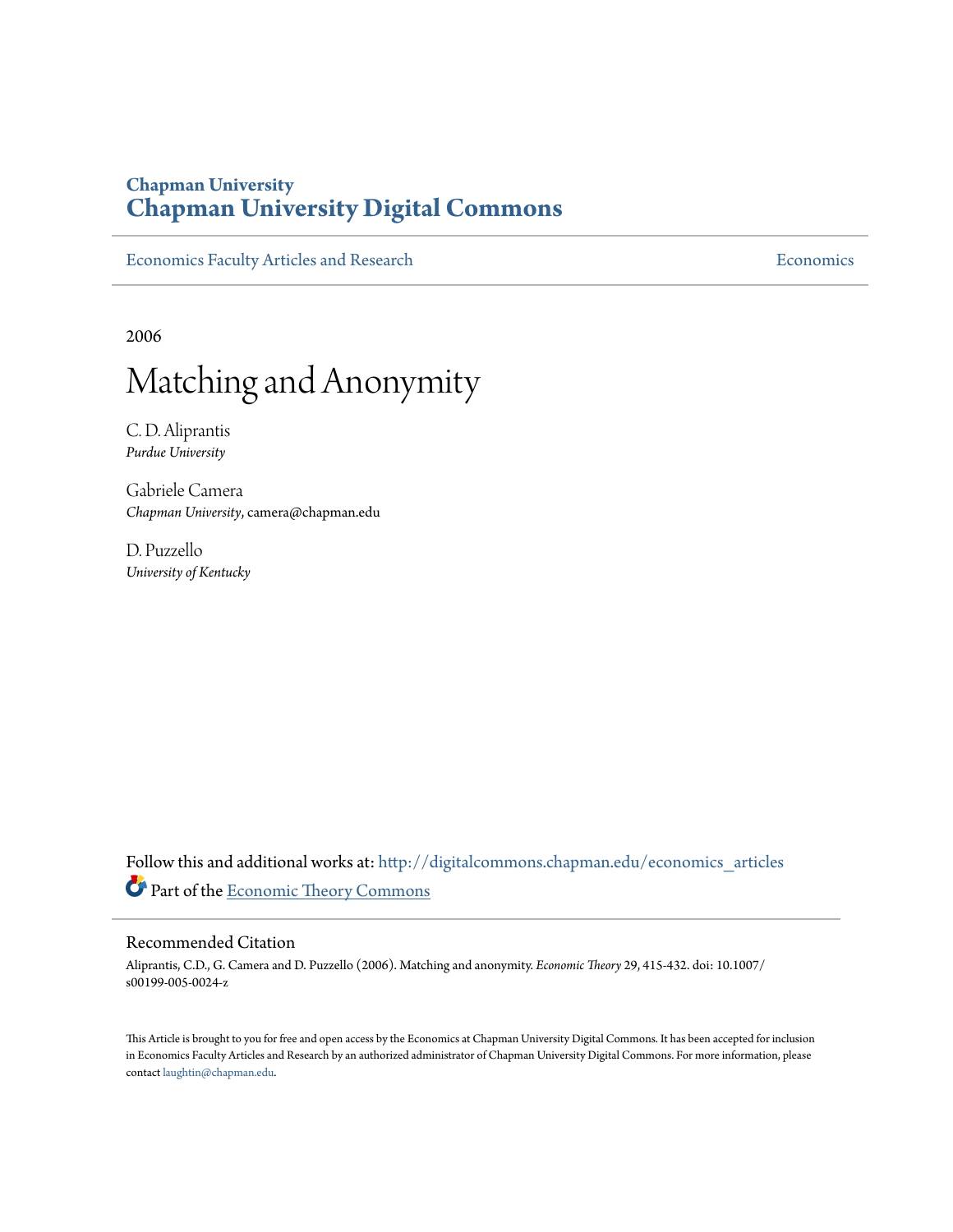# Matching and Anonymity

#### **Comments**

This is a pre-copy-editing, author-produced PDF of an article accepted for publication in *Economic Theory*, volume 29 (2006). The final publication is available at Springer via [DOI: 10.1007/s00199-005-0024-z](http://dx.doi.org/10.1007/s00199-005-0024-z).

**Copyright** Springer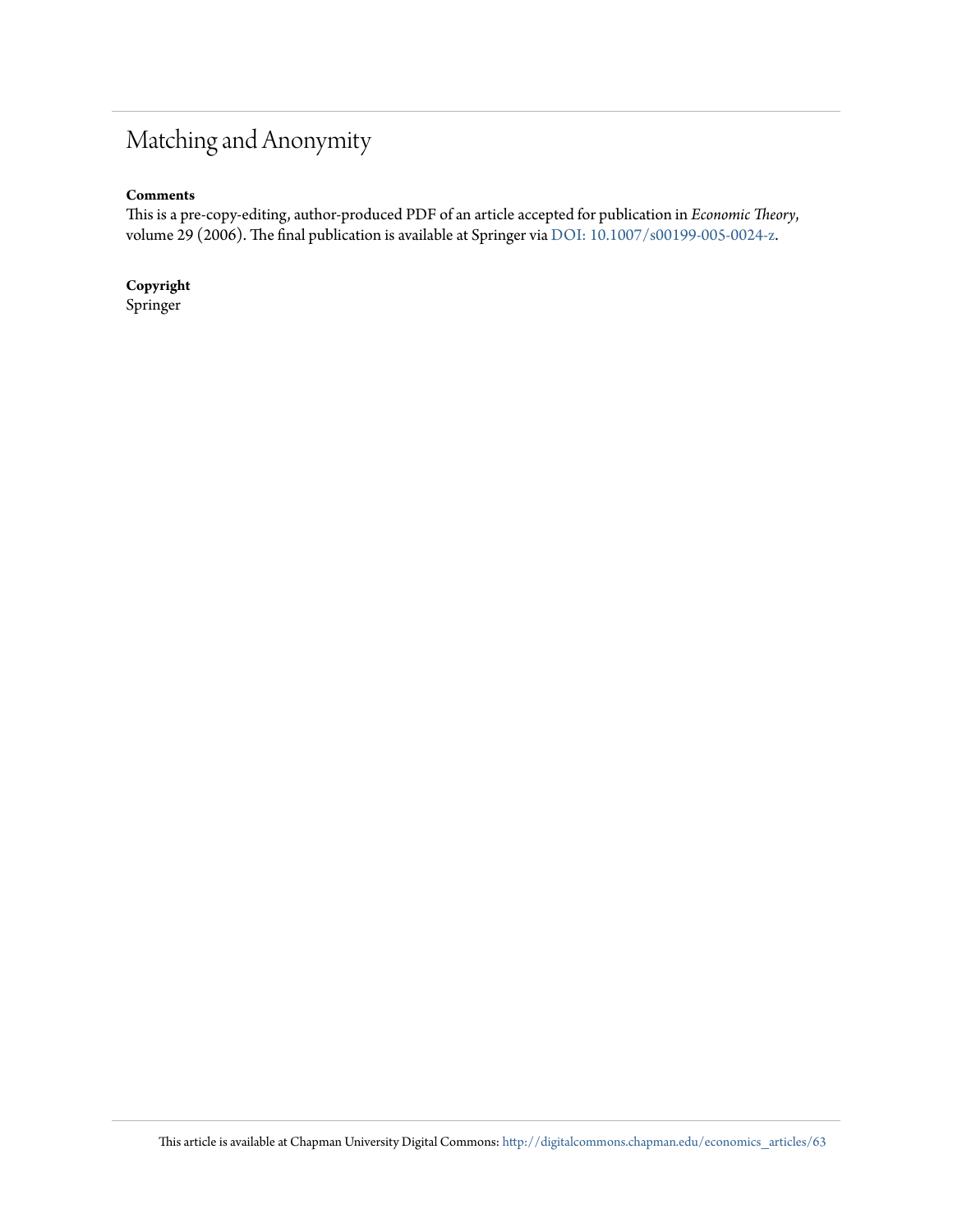### Matching and Anonymity<sup>∗</sup>

### C. D. Aliprantis, G. Camera, and D. Puzzello

Department of Economics, Purdue University, West Lafayette, IN 47907–2056, USA

ABSTRACT: This work introduces a rigorous set-theoretic foundation of deterministic bilateral matching processes and studies systematically their properties. In particular, it formalizes a link between matching and informational constraints by developing a notion of anonymity that is based on the agents' matching histories. It also explains why and how various matching processes generate different degrees of "informational isolation" in the economy. We illustrate the usefulness of our approach to modeling matching frameworks by discussing the classical turnpike model of Townsend.

Keywords and Phrases: Bilateral matching, frictions, anonymous trading, spatial interactions

JEL Classification Numbers: C78, E00

## 1 Introduction

A large segment of economics is concerned with the study of allocations when markets are not functioning well. Market frictions are often seen as involving scarcity of information or geographical separation or inadequate institutions, and have been modeled in a variety of ways. A well-established research program has made these frictions explicit motivating their presence by modeling trade as occurring in small groups, often pairwise matches. The central assumption is that some *technology* exists that exogenously selects agents from the population and matches them together.<sup>1</sup>

<sup>∗</sup>This research is supported in part by the NSF grants EIA-0075506, SES-0128039, DMS-0437210, and ACI-0325846. We thank two anonymous referees for constructive comments that improved the exposition of the paper. We also thank the participants in seminars at the University of Aarhus, Purdue University, University of Texas at Austin, and at the XI Meeting on Real Analysis and Measure Theory in 2004, the spring 2004 Midwest Economic Theory Meeting, the summer 2004 North American and European Econometric Society meetings.

<sup>&</sup>lt;sup>1</sup> We interpret a technology broadly as a process that transforms or rearranges some "input" (the population) into some "output" (spatially separated matches). Our use of the word technology is similar in spirit to that of other scholars, for example see the "market technology" of Hahn [14] , the "communication technology" of Townsend [26], or the "enforcement technology" of Kocherlakota [19].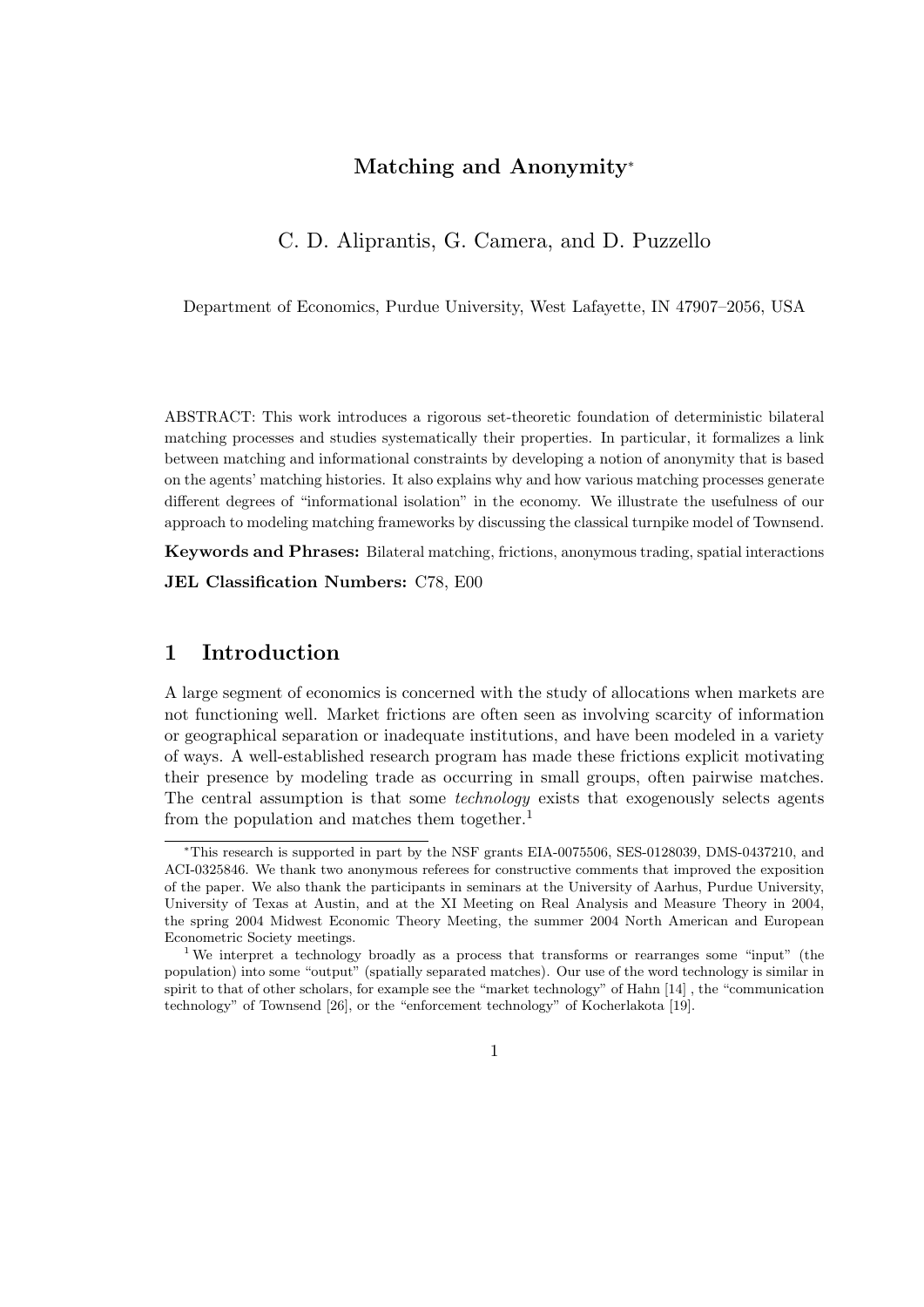Matching frameworks have been used to answer basic questions in a variety of settings. For instance, how market frictions affect equilibrium output and unemployment, as in [8], the cyclical behavior of job creation and destruction, as in [22], or the relative value of currencies in an international setting, as in [6]. A limitation of these frameworks is that the matching technology is superficially formalized and mostly descriptive. One is often confronted with hazy explanations as to how (and to what extent) the assumed frictions are an implication of the mechanism by which agents interact with each other. In short, a unifying theoretical structure is missing. This prevents a clear understanding of the exact connection between the constraints imposed by the meeting technology, the types of obstacles faced by market participants, the trades they can execute or the information they can access, and the possible allocations. A more structured formalization of these links can improve the formulation of models whose central trait is markets with impaired functioning. Indeed, a comprehensive theory of exchange should clarify how the constraints assumed to be in place originate from the underlying physical environment.

In this paper, we take a step toward advancing the theoretical foundations of matching frameworks by considering physical environments with technologies that exogenously pair agents deterministically. The major contributions are the development of an explicit settheoretic representation of bilateral matching technologies and the formalization of their method of operation. We describe different matching processes and explain how they can facilitate (or obstruct) the interactions among agents. Especially, we focus on the informational aspects since matching frameworks are used to motivate the existence of spatial separation as well as more general obstacles to information flows.<sup>2</sup> Indeed, we introduce a map between properties of the matching process and the degrees of informational openness (that is, the degrees of anonymity) that are consistent with the physical description of the environment.

Our work complements two strands of literature that concern matching environments. One strand includes a growing research on network games and network formation (for a survey see [16]), a line of work dealing with endogenous matching and its allocative consequences, as in [12] and [23] to cite a few, and recent efforts on endogenizing matching frictions and "matching functions" in models with spatially separated agents, as in [21]. A second strand of literature comprises research directed at building solid mathematical foundations for random matching models; examples include studies on random meetings between agents drawn from countable or uncountable populations, as in [3], [11], or [2], and work on the exact law of large numbers for random pairwise matching, [9] and [10].

This paper—that focuses on exogenous matchings and abstracts from their allocative implications—is more closely related to this second strand of literature. However, our approach differs from the foundations of matching studies cited above in that we remove

<sup>2</sup> Examples include studies of the role of money in differential information economies, as in [15], the sustainability of credit when agents are matched repeatedly, as in [7], and cooperation when agents change their partners over time, as in [17].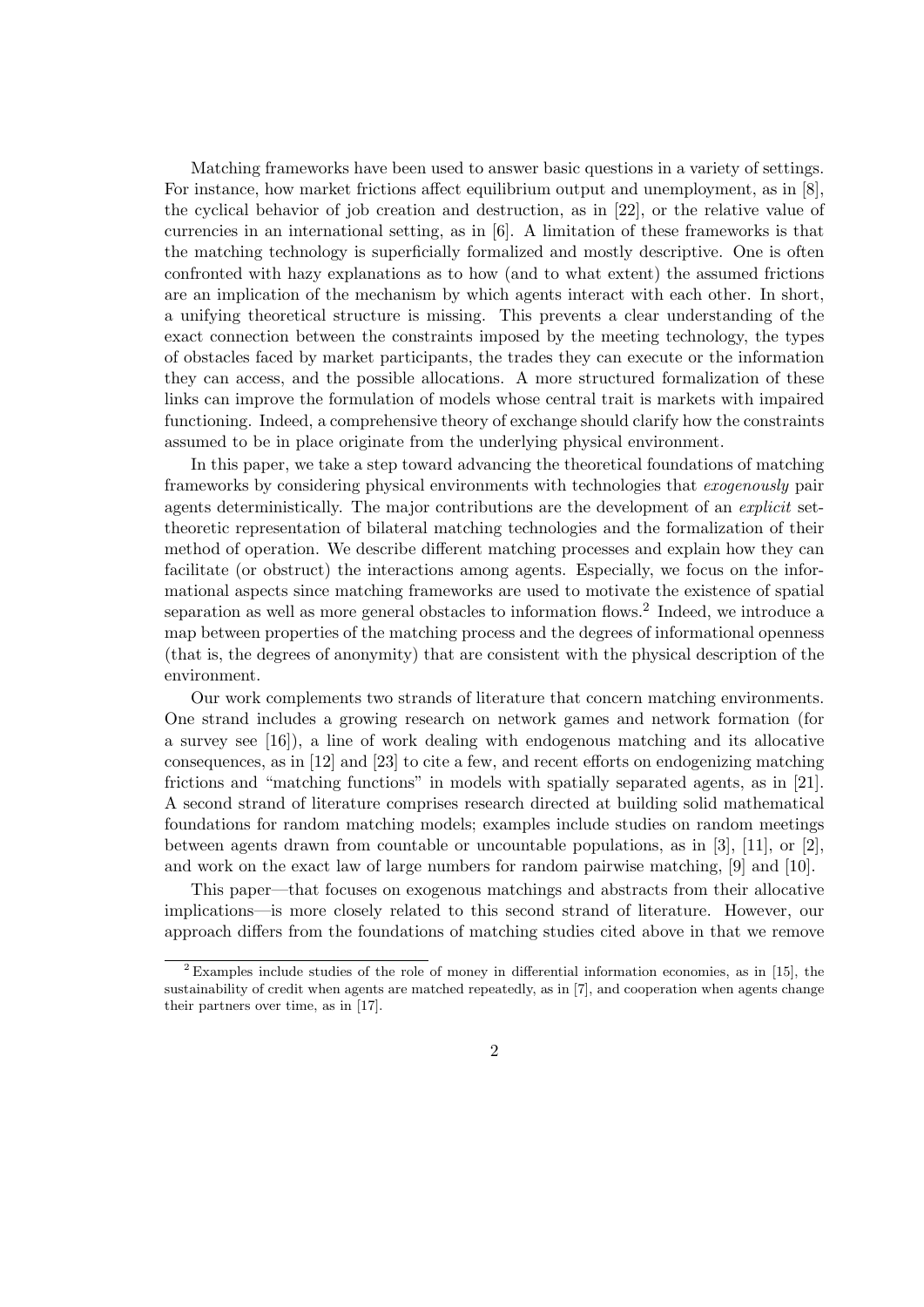all stochastic elements. We can thus offer a basic conceptual framework that complements both strands of literature not only by contributing to developing a common language and basic notions for the mechanics of matching, but also by allowing us to explore some links between matching dynamics and possible information flows.

The layout of the paper is as follows. In Section 2 we familiarize the reader with our notation. Then, in Section 3 we describe the technical procedure that we use to pair agents in any population, during a single period. To do so we define a notion of matching technology—which we call a bilateral matching rule—and then present a theorem that establishes the structure of matching on any population. Subsequently, in Section 4, we discuss matching over time—as a sequence of matching rules—and then characterize matching processes according to the levels of informational isolation they impose on the economy. To do so, we develop a taxonomy of anonymity that is based on the agents' matching histories. Then, in Section 5, we demonstrate how to construct economies where the matching process provides each agent with an infinite sequence of deterministic pairings, while imposing an extreme degree of informational isolation. Finally, in Section 6 we offer some concluding remarks.

# 2 Preliminaries

If A is any set, then the symbol |A| denotes the cardinality of A. As usual,  $|A| = \aleph_0$  means that A is a countable set and  $|A| = c$  indicates that the cardinality of A is the continuum. If a set A is a union of a pairwise disjoint family of sets  $\{A_i\}_{i\in I}$ , i.e.,  $A = \bigcup_{i\in I} A_i$  and  $A_i \cap A_j = \emptyset$  if  $i \neq j$ , then we denote this by the symbol  $A = \bigsqcup_{i \in I} A_i$ . Throughout the paper we denote by  $X$  a non-empty set representing the population in the economy. We assume these agents are infinitely lived and time is discrete.

#### 3 Bilateral Matching Rules

In this section, we study how to pair agents in a period. Naturally, the first step we must take is to formalize a general notion of a pairwise matching technology. To do so we introduce the concept of bilateral matching rule.

**Definition 1.** A **bilateral matching rule** for the population X is a function  $\phi: X \to X$ satisfying  $\phi^2(x) = x$  for all  $x \in X$ , i.e.,  $\phi^2 = I$ , the identity mapping on X.

According to the above definition, if  $\phi: X \to X$  is a bilateral matching rule, then the function  $\phi$  is invertible—and so  $\phi$  is a permutation of X since  $\phi$  is a surjective function that is also one-to-one. However,  $\phi$  belongs to the special class of permutations whose inverses coincide with themselves, i.e.,  $\phi^{-1} = \phi$ ; these functions are known in mathematics as "involutions." This simply says that any way of pairing agents in the population must be such that the partner of an agent's partner is the agent himself.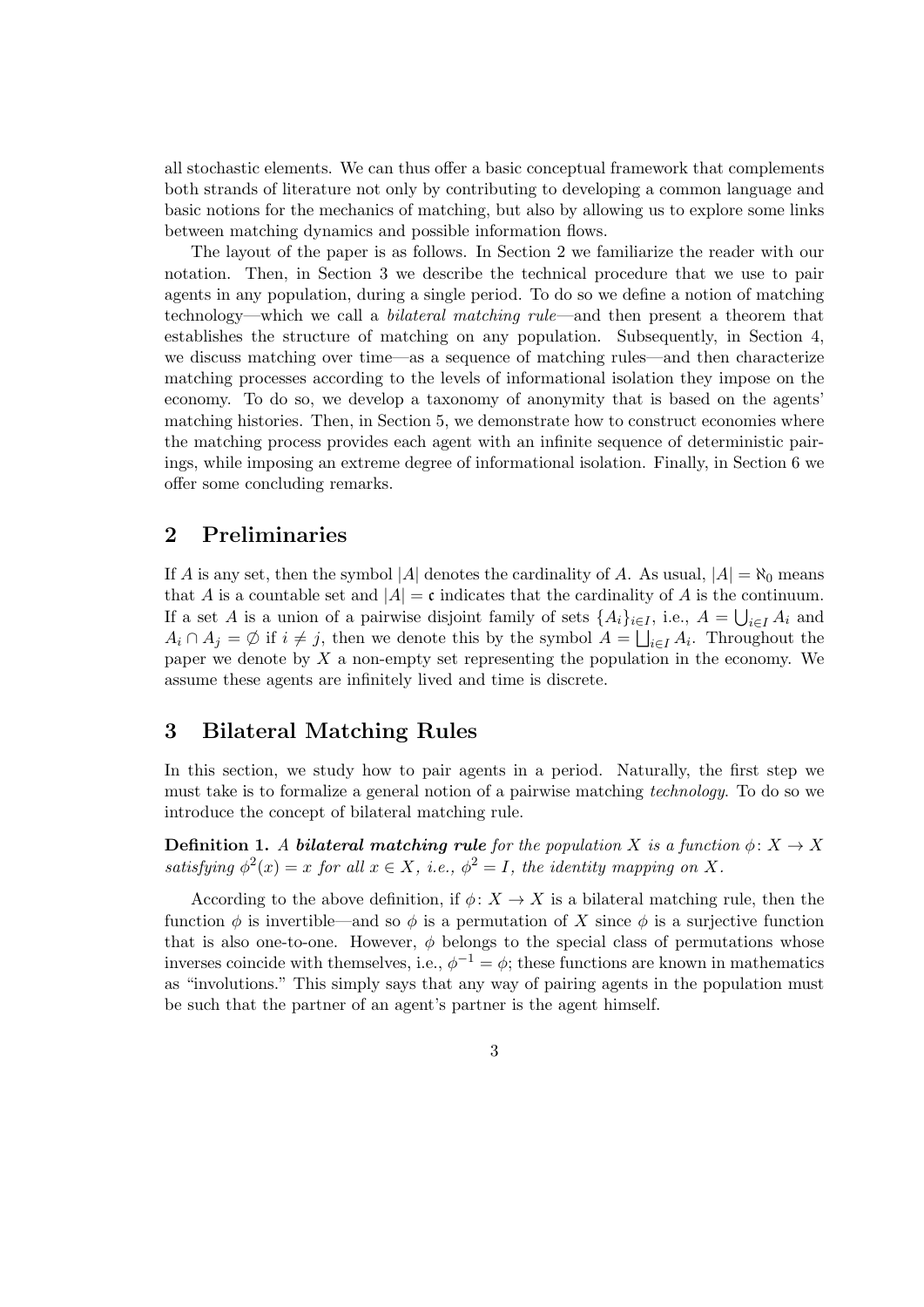Thus, if  $\phi$  is a matching rule and agent x is matched to agent  $\phi(x)$ , then we call  $\phi(x)$ the **partner** of x. Symmetrically,  $x = \phi(\phi(x))$  is the partner of  $\phi(x)$  so that we can call the set  $\{x, \phi(x)\}\$ a **match**. For concreteness, we think of matches as distinct pairs of agents that are spatially separated.

Here are two simple examples of matching rules.

a. Let  $X = \mathbb{N} = \{1, 2, ...\}$ , the set of natural numbers, and define  $\phi \colon X \to X$  by

 $\phi(2a) = 2a - 1$  and  $\phi(2a - 1) = 2a$ .

b. Let  $X = (0, \infty)$  and define  $\phi \colon X \to X$  by  $\phi(x) = \frac{1}{x}$ .

Of course, a trivial bilateral matching rule is the identity mapping of  $X$ , that is,  $\phi(x) = x$  for all  $x \in X$ , a case in which agents are basically unmatched (they are matched to themselves). For this reason we provide the following definition of a technology that pairs every agent to some other agent.

**Definition 2.** A bilateral matching rule  $\phi: X \to X$  is said to be **exhaustive** if  $\phi(x) \neq x$ holds for all agents  $x \in X$ , i.e., whenever no agent is matched under  $\phi$  to herself.

Thus, we see that the matching rule in example (a) above is exhaustive, but it is not in example (b), because we have the fixed point  $x = 1$ . Having introduced a notion of matching technology, we now wish to establish not only the feasibility of bilateral matching on any population  $X$ , but also the structure of matching. This is done in the following theorem.

**Theorem 3.** If  $\phi: X \to X$  is a bilateral matching rule, then there exist three pairwise disjoint subsets  $A, B, and C$  of  $X$  such that:

- 1.  $X = A \sqcup B \sqcup C$ .
- 2.  $\phi(a) = a$  for each  $a \in A$ .
- 3.  $\phi(B) = C$  (or, equivalently,  $\phi(C) = B$ ).

*Proof.* Let  $\phi \colon X \to X$  be a bilateral matching rule. Assume first that  $\phi$  is exhaustive. So, in this case  $A = \emptyset$ . We shall establish the existence of the sets B and C using Zorn's lemma (a rigorous discussion of Zorn's Lemma is in [13]).

To this end, let  $\mathcal C$  denote the collection of all non-empty subsets  $B$  of  $X$  such that  $B \cap \phi(B) = \emptyset$ . Notice that for each  $x \in X$  the set  $B = \{x\}$  belongs to C. Indeed, if  $B \cap \phi(B) = \{x\} \cap \{\phi(x)\}\neq \emptyset$ , then  $x = \phi(x)$ , which contradicts the fact that  $\phi$  is exhaustive. Clearly the set C is partially ordered by the inclusion relation  $\supseteq$ .

Next, we claim that the partially ordered set  $\mathcal C$  satisfies the condition of Zorn's lemma. That is, we claim that every chain of C has an upper bound in C. To see this, let  ${B_j}_{j\in J}$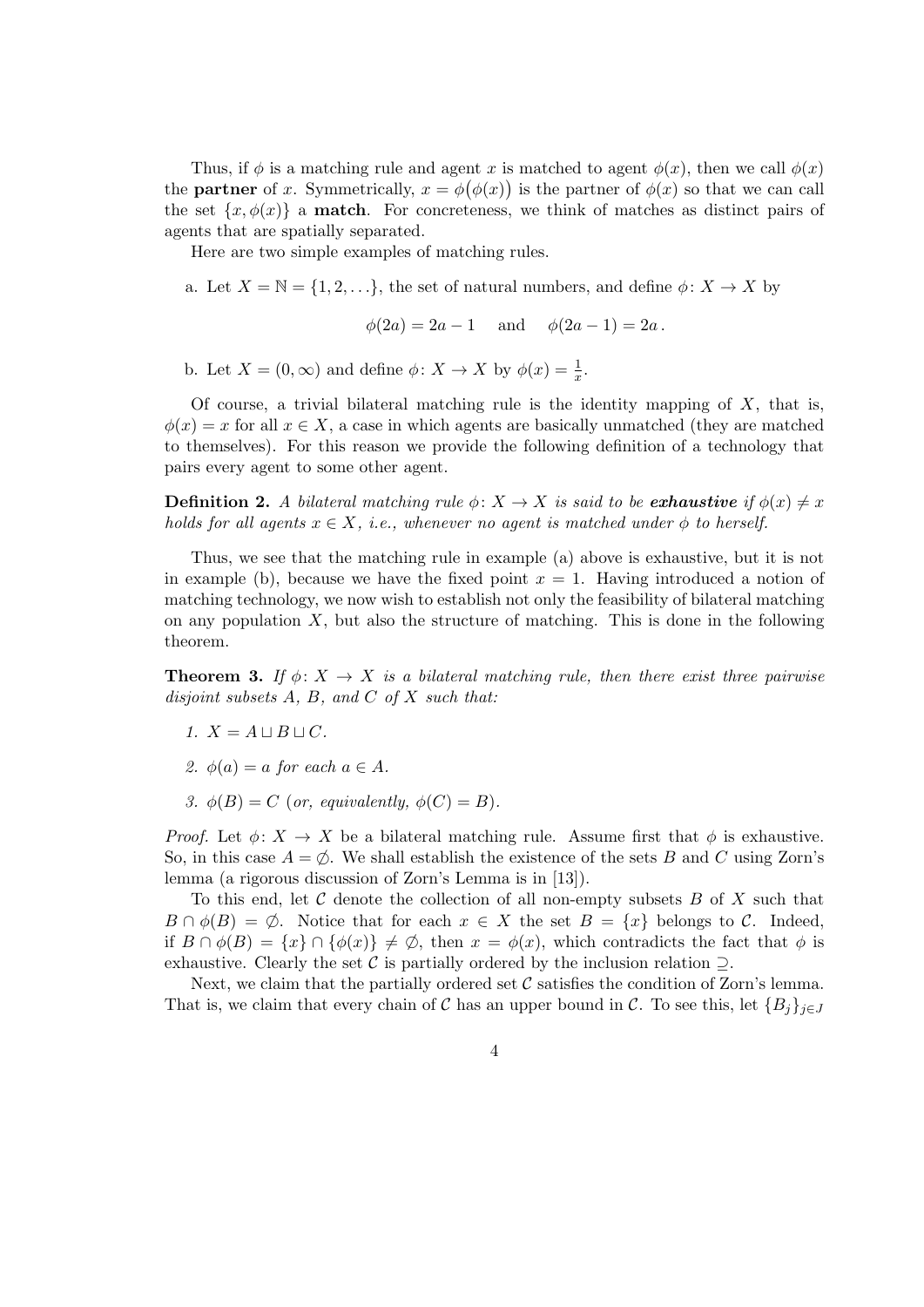be a chain of C, that is, for any pair of indices  $i, j \in J$  we either have  $B_i \supseteq B_j$  or  $B_j \supseteq B_i$ . Let  $B = \bigcup_{j \in J} B_j$ , and we claim that  $B \in \mathcal{C}$ . To establish this claim, assume by way of contradiction that  $B \cap \phi(B) \neq \emptyset$ . Fix some  $b \in B \cap \phi(B)$  and let  $a \in B$  be such that  $b = \phi(a)$ . Choose  $i, j \in J$  such that  $a \in B_i$  and  $b \in B_j$ . Since either  $B_i \supseteq B_j$  or  $B_j \supseteq B_i$  is true, we can assume without loss of generality that  $a, b \in B_j$ . In particular, we have  $b = \phi(a) \in B_j \cap \phi(B_j) = \emptyset$ , which is impossible. This contradiction shows that  $B \cap \phi(B) = \emptyset$ , and so  $B \in \mathcal{C}$ .

According to Zorn's lemma there exists a maximal element in  $\mathcal{C}$ , say  $B^*$ . We claim that  $B^* \sqcup \phi(B^*) = X$ . To see this, assume by way of contradiction that  $B^* \sqcup \phi(B^*) \neq X$ . So, there exists some  $x \in X$  such that  $x \notin B^* \sqcup \phi(B^*)$ . Now consider the set  $B' = B^* \cup \{x\}$ . Clearly, the set B' properly contains  $B^*$  and we claim that  $B' \cap \phi(B') = \emptyset$ . Indeed, if

$$
y\in B'\cap \phi(B')=\left[B^*\cup\{x\}\right]\cap \left[\phi(B^*)\cup\{\phi(x)\}\right]=B^*\cap\{\phi(x)\}\,,
$$

then we have  $y = \phi(x) \in B^*$ . This implies,  $x = \phi(\phi(x)) = \phi(y) \in \phi(B^*)$ , contrary to  $x \notin B^* \sqcup \phi(B^*)$ . Thus,  $B' \cap \phi(B') = \emptyset$  must be the case, which contradicts the maximality property of the set  $B^*$ . Therefore,  $B^* \sqcup \phi(B^*) = X$ . This shows that in this case the desired conclusion is true with  $A = \emptyset$ ,  $B = B^*$ , and  $C = \phi(B^*)$ .

Now consider the general case. That is, assume that  $\phi: X \to X$  is an arbitrary bilateral matching rule.

Let  $A = \{x \in X: \phi(x) = x\}$  and put  $X_1 = X \setminus A$ . If  $x \in X_1$ , then notice that  $\phi(x) \in X_1$ . Otherwise,  $\phi(x) \in A$  implies  $x = \phi^2(x) = \phi(\phi(x)) = \phi(x)$  or  $x \in A$ , which is impossible. It follows that  $\phi: X_1 \to X_1$  is an exhaustive bilateral matching rule, and so by the previous part there exist two disjoint sets B and C with  $B \sqcup C = X_1$  and  $\phi(B) = C$ . Now notice that the sets A, B, and C satisfy the desired properties.  $\blacksquare$ 

In short, Theorem 3 establishes that—given any matching technology—we can always match the population  $X$  in the following way. First, delete the set  $A$  of fixed points of  $\phi$  from the set X. The agents in A are unmatched, and we pair *everyone* in the set  $X \setminus A$ . Indeed, the theorem establishes that  $X \setminus A$  can be divided into two sets B and C having the same cardinality, which is why we can have  $\phi$  map B onto C. For instance, in example (b) above we can have  $A = \{1\}$ ,  $B = (0, 1)$  and  $C = (1, \infty)$ . Clearly, the partition  $X = A \sqcup B \sqcup C$  is not unique, since B and C need not be uniquely determined (unlike the set A). For instance, we can have  $A = \{1\}, B = \left(0, \frac{1}{2}\right)$  $\frac{1}{2}$   $\sqcup$  (1, 2) and  $C = \left(\frac{1}{2}\right)$  $(\frac{1}{2}, 1) \sqcup [2, \infty)$ . In either case  $|B| = |C|$ .

Theorem 3 also tells us how—given any population—one can construct bilateral matching rules on X. It involves two steps. First we must select a partition  $X = A \sqcup B \sqcup C$ such that  $|B| = |C|$ . That is, we select who is to remain unmatched. Then, we can select a permutation  $\phi: B \sqcup C \to B \sqcup C$  such that  $\phi^{-1} = \phi$ , and we use the identity function on the set A. For example, if our population is  $X = [0, 1]$ , then we can partition it using the sets  $A = \left[\frac{1}{2}\right]$  $\frac{1}{2}, \frac{3}{4}$  $\frac{3}{4}$ ,  $B = \left[0, \frac{1}{2}\right]$  $(\frac{1}{2})$ , and  $C = (\frac{3}{4})$  $\frac{3}{4}$ , 1]. If we take any permutation  $f: B \to C$ , then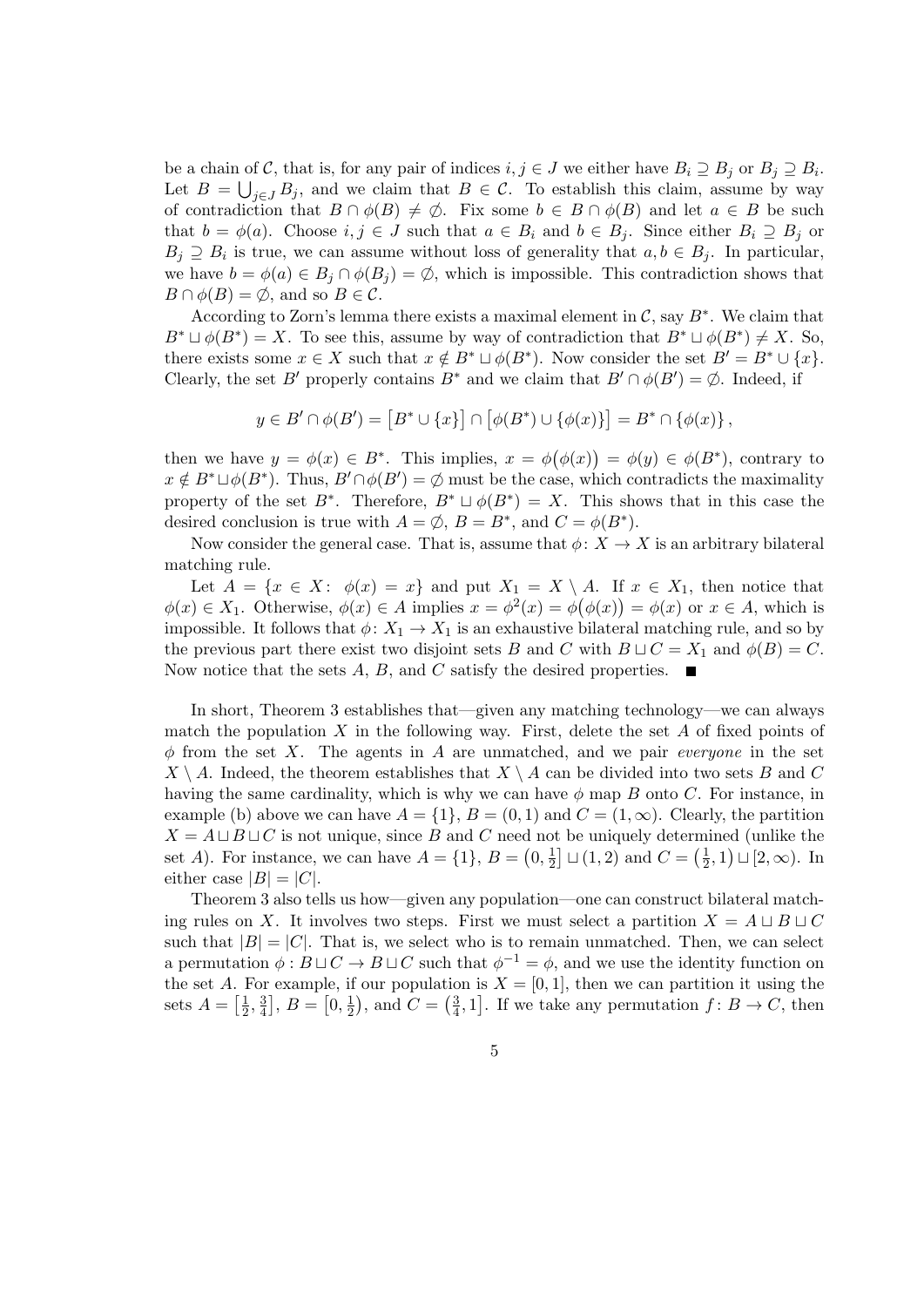the function  $\phi: X \to X$ , defined by

$$
\phi(x) = \begin{cases}\nx & \text{if } x \in A \\
f(x) & \text{if } x \in B \\
f^{-1}(x) & \text{if } x \in C,\n\end{cases}
$$

is a bilateral matching rule for the population  $X$ .

Of course, it may be impossible to pair everyone to someone else. The obvious case is that of a finite population with an odd number of agents. The following lemma expands on this a bit.

**Lemma 4.** For a set of agents  $X$  we have the following.

- 1. If X is a finite set with an odd number of agents, then X does not admit any exhaustive bilateral matching rule.
- 2. If X is a non-empty compact convex subset of a Hausdorff locally convex space, then X does not admit any continuous exhaustive bilateral matching rule.

*Proof.* (1) Assume that X is a finite set with an odd number of agents and let  $\phi: X \to X$ be a bilateral matching rule. If  $X = A \sqcup B \sqcup C$  is a partition with respect to  $\phi$ , as described in Theorem 3, then we have  $|X| = |A|+|B|+|C| = |A|+2|B|$ . Since  $|X|$  is an odd number, we get  $|A| \neq 0$ , so  $\phi$  cannot be an exhaustive bilateral matching rule.

(2) If X is a non-empty compact convex subset of some Hausdorff locally convex space, then according to the Brouwer–Schauder–Tychonoff fixed point theorem every continuous function  $\phi: X \to X$  must have a fixed point; see [1, Corollary 16.52, p. 550].

Now that we have formalized bilateral matching in a period, we move on to discussing the mechanics of matching over time.

#### 4 Bilateral Matching Processes

We start by formalizing a general notion of bilateral matching over time. To do so we introduce the concept of a bilateral matching process.

**Definition 5.** A bilateral matching process on a population  $X$ , a matching process for short, is a sequence  $\Phi = (\phi_0, \phi_1, \phi_2, \ldots)$  such that:

- a. For each  $t \geq 1$  the function  $\phi_t \colon X \to X$  is a bilateral matching rule for X.
- b. The function  $\phi_0: X \to X$  is the identity mapping, i.e.,  $\phi_0(x) = x$  for each  $x \in X$ .

The agent  $\phi_t(x)$  is called the **partner** of agent x and x is the partner of  $\phi_t(x)$  in period t.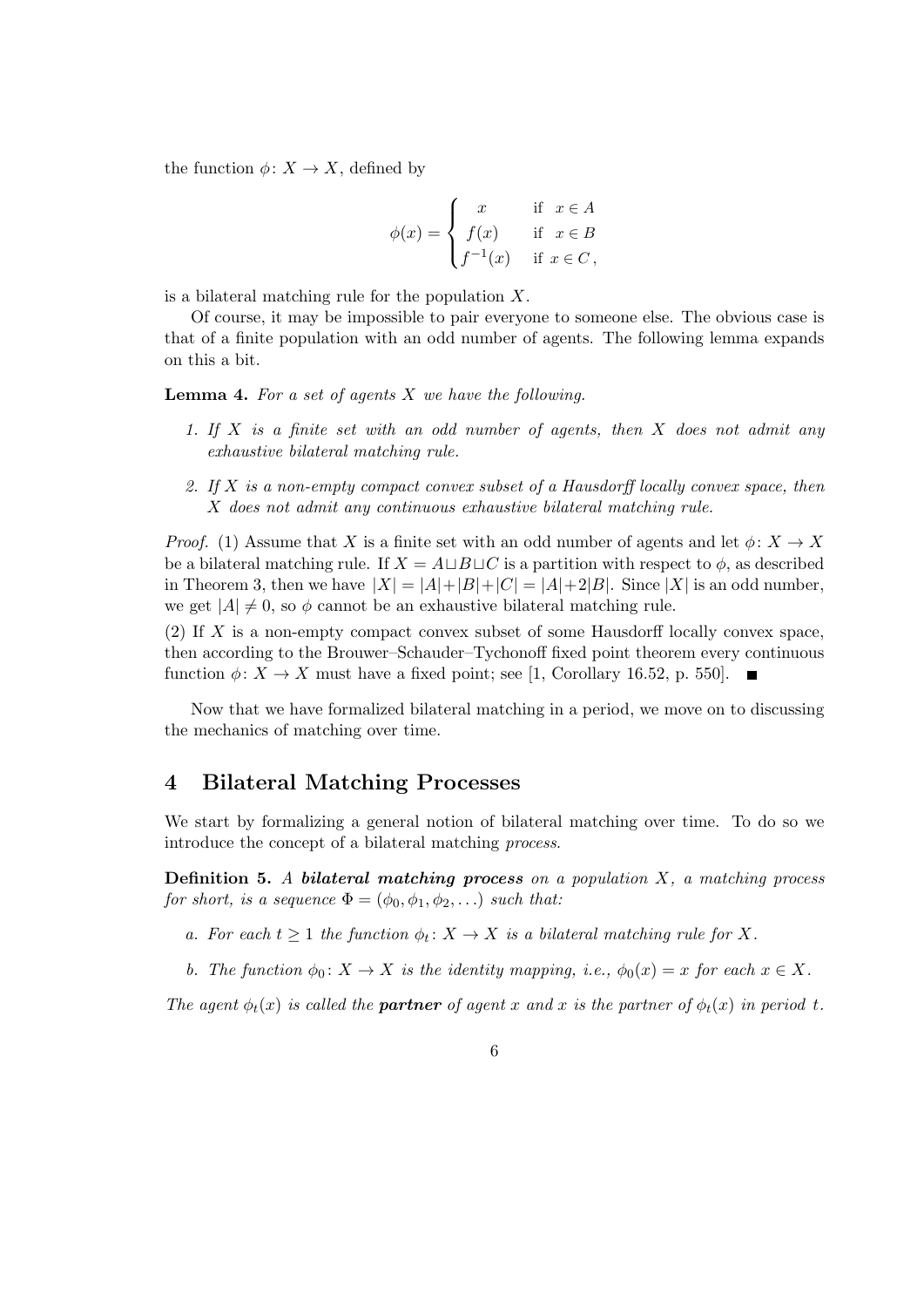For convenience, it is assumed that agents do not know the matching process but they are familiar with its properties.<sup>3</sup> Also, we interpret  $t = 0$  as an initial date before the matching process starts in period  $t = 1$ . Of course, this *does not* imply that a bilateral matching process necessarily pairs every agent to someone else at every date  $t > 1$ . However, this is often assumed for practical purposes (see, for instance, [25]), in which case we the say the matching process  $\Phi$  is **exhaustive**.

As noted earlier, bilateral matching frameworks are often used to motivate the existence of obstacles to trade or information flows. It is this second aspect that we are mostly interested in studying, now that we have a sequence of matches. In short, we want to characterize the possible interactions among agents, for a given matching process. To this end, it may be helpful to think of matches as spatially separated encounters. This simply means that agents can directly interact only within matches. For concreteness, suppose that agents in a match observe their respective identities and can voluntarily exchange any information on past matches that is available to them. That is, although agents cannot observe any information related to matches in which they were not directly involved, they can exploit their partners to indirectly acquire or relay this information to someone else. <sup>4</sup>

Naturally, to discuss information flows we need to formalize the type of experience direct or indirect—that agents may have of past matches. This depends on the agents' history of encounters generated by the matching process Φ. For this reason we start by defining the following concepts. Consider an agent  $a \in X$ . For each  $t \geq 0$  we denote by  $P_t(a)$  the set of all partners of a in periods up to and including period t. That is,

$$
P_t(a) = \{\phi_0(a), \phi_1(a), \phi_2(a), ..., \phi_t(a)\}.
$$

Since  $\phi_0(a) = a$  we have  $P_0(a) = \{a\}$ , hence  $a \in P_t(a)$  holds for all  $t \geq 0$  and all  $a \in X$ .

We now can introduce some terminology that we will later exploit to describe the possible interactions among agents.

Definition 6. We say that two agents a and b:

1. Share a **common partner**, if there exist periods  $t_1 < t_2 < t_3$  and an agent c different than a and b such that:

$$
\begin{array}{rcl}\n\phi_{t_1}(a) & = & b, \\
\phi_{t_2}(b) & = & c, \\
\phi_{t_3}(c) & = & a.\n\end{array}
$$

<sup>&</sup>lt;sup>3</sup> As a referee points out, it could be argued that if the agents do not have complete knowledge of the matching process, then from their point of view the matching process need not be deterministic.

<sup>4</sup> Of course this information-exchange process need not be voluntary— as in [19] where "societal memory" allows information to flow effortlessly and unimpeded. Also, we emphasize that observability of identities is not needed for our results. It is assumed to stress how obstacles to information exchange are independent of the knowledge of identities but rather hinge on the matching process.

<sup>7</sup>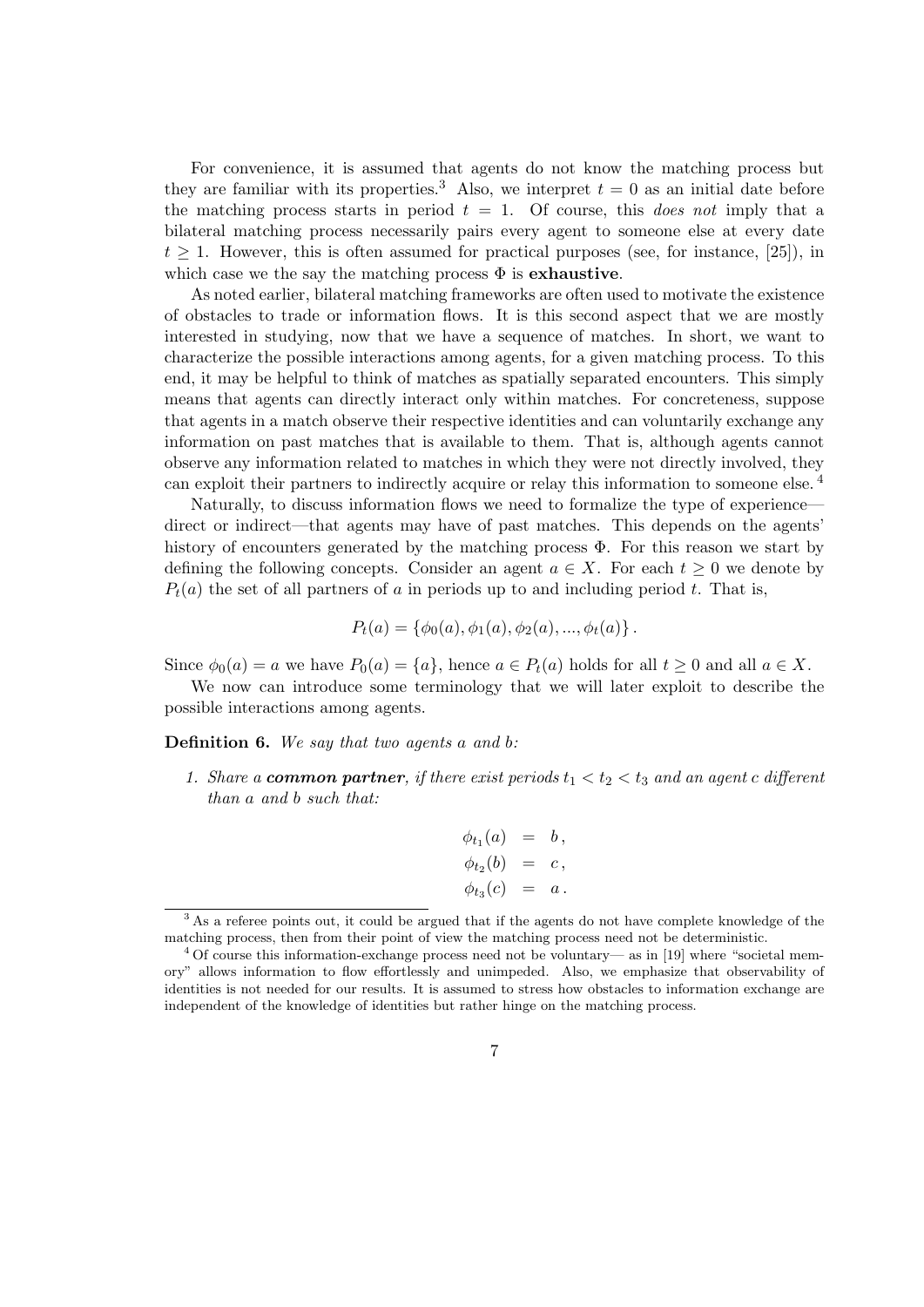2. Share an **indirect partner**, if there exist periods  $t_1 < t_2 < t_3 < \cdots < t_k$  and agents  $a_1, a_2, \ldots, a_{k-2}$  different than a and b, where  $k \geq 4$  such that:

$$
\begin{aligned}\n\phi_{t_1}(a) &= b, \\
\phi_{t_2}(b) &= a_1, \\
\phi_{t_3}(a_1) &= a_2, \\
&\vdots \\
\phi_{t_{k-1}}(a_{k-3}) &= a_{k-2}, \\
\phi_{t_k}(a_{k-2}) &= a.\n\end{aligned}
$$

This helps us define the way in which information (or other economic resources) may flow across agents, over time. For example, suppose a and b meet, at some date. Keep in mind that matches are spatially separated, so that agents belonging to different matches at a date t cannot communicate. Now suppose  $b$  wants to transfer information to  $a$  after the match breaks. This is possible if a meets c, after b has met both a and c. In this case b and a share the common partner c; she can transfer information from b to a after their match has ended. Of course, this does not mean that  $c$  will necessarily communicate something about  $b$  to agent  $a$ , when the two meet. It simply means this information transfer is possible.

Communication from  $b$  to  $a$  can also take place via a sequence of matches, by means of the indirect partner  $a_{k-2}$  of agent b. Here, a meets  $a_{k-2}$ . Although agent  $a_{k-2}$  has never met b, she has met someone who was in (direct or indirect) contact with b.

At this point it should be clear that to formalize the possible information flows we must keep track not only of the matchings of an agent's common partners but also of her indirect partners, and so on. To do so we introduce some general notation, drawing from [19]. Specifically, we denote by  $\Pi_t(a)$  the set of all of a's past and current partners (including a herself), the past partners of a's current partner, the partners that a's partner in period  $t-1$  met until period  $t-2$ , and so on. This set of agents is given by the recursive formula

$$
\Pi_0(a) = P_0(a) = \{a\}, \text{ and } \Pi_t(a) = \Pi_{t-1}(a) \bigcup \Pi_{t-1}(\phi_t(a)) \text{ for } t = 1, 2, ...
$$

From the above and an easy inductive argument it follows that  $\Pi_t(a)$  is a finite set since it includes a finite set of dates and partners. In particular, we note that  $\Pi_t(a)$  does not include the agents that a's partners have met after meeting a and until the current period t. Also, it should be clear that  $P_t(a) \subseteq \Pi_t(a)$  holds for all  $a \in X$  and all  $t \geq 0$ .

We now have all the necessary machinery to characterize the information that can be made available to agents in a match. We do so by defining an exact map between properties of the matching technology and the degrees of informational isolation that are consistent with the physical description of the environment. In this way we are able to formalize a general notion of anonymity in terms of the matching process in place.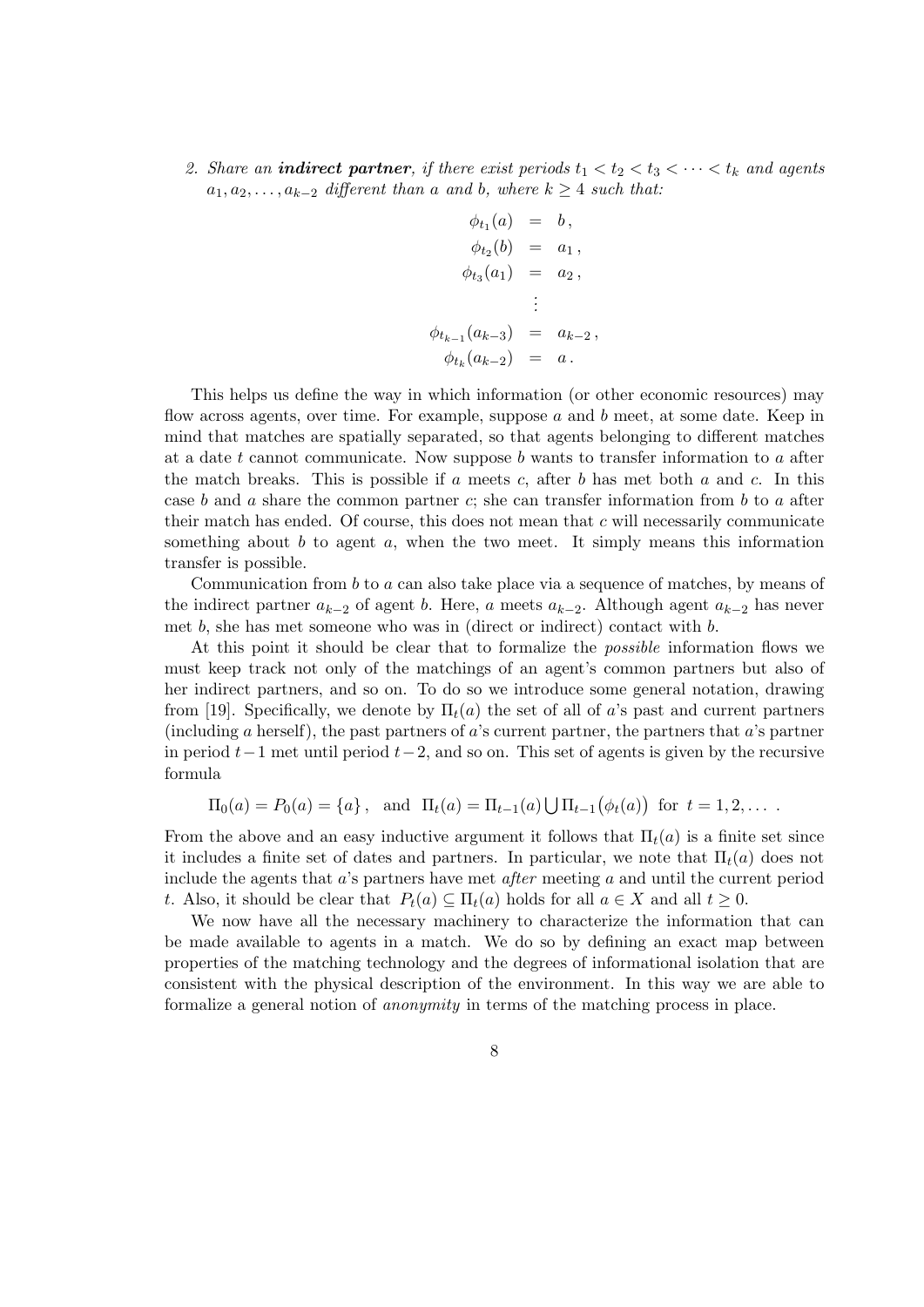**Definition 7.** A bilateral matching process  $\Phi$  on a population X is said to be:

- 1. Eventually weakly anonymous, if for each agent a there exists a period t (depending on a) such that:
	- (a) the partners of a after period t are all distinct, and
	- (b)  $P_t(a) \cap {\phi_{t+1}(a), \phi_{t+2}(a), \ldots} \subset {a}.$
- 2. Weakly anonymous, if for each agent a and each  $t \neq \tau$  with  $\phi_t(a) \neq a$  we have

$$
\phi_t(a)\neq \phi_\tau(a)\,.
$$

3. **Anonymous**, if for each agent a that satisfies  $\phi_{t+1}(a) \neq a$  in some period  $t > 1$  we have

$$
P_t(a) \cap P_t(\phi_{t+1}(a)) = \emptyset.
$$

4. Strongly anonymous, if for each agent a that satisfies  $\phi_{t+1}(a) \neq a$  in some period  $t > 1$  we have

$$
\Pi_t(a) \cap \Pi_t(\phi_{t+1}(a)) = \emptyset.
$$

Our notion of anonymity is developed as follows. First, we formalize a matching process  $\Phi$  on the population X. Given  $\Phi$ , we can then trace every agent's matching history, i.e., we can define a precise map between the matching process and the information (about past matches) that is potentially available to him at each date. The degree of anonymity that can result in the economy is then measured by comparing the information sets of matched agents. Thus, different matching processes imply various degrees of anonymity, i.e., various levels of informational isolation in the economy.

In a model with eventually weak anonymity, enduring relationships are possible but they will eventually break down without the possibility to be reconstituted. For example, this type of matching is very common in the job-search literature (where ongoing workerfirm matches are randomly terminated, as in [22]) as well as in other contexts (as in the study of markets with decentralized price formation processes of [5]).

Weakly anonymous matching processes rule out the possibility of ongoing relationships. In short, no two agents can directly interact with each other over time since a match between a and b lasts only one period, after which a will never meet b again. Technically, in every  $t \geq 1$  and for each a we have  $\phi_{t+1}(a) \notin P_t(a)$ . Matching processes with this property have been commonly adopted in some monetary models (e.g., [18]). The reason is that weak anonymity impedes direct credit arrangements (such as the direct redemption of IOUs). This is taken to be a sufficient justification for the use of money in the process of exchange, since current sales cannot be based on future direct repayment.

However, under weak anonymity the door is open to the possibility that  $a$  and  $b$ , although never meeting again, may share a common partner c. Stronger degrees of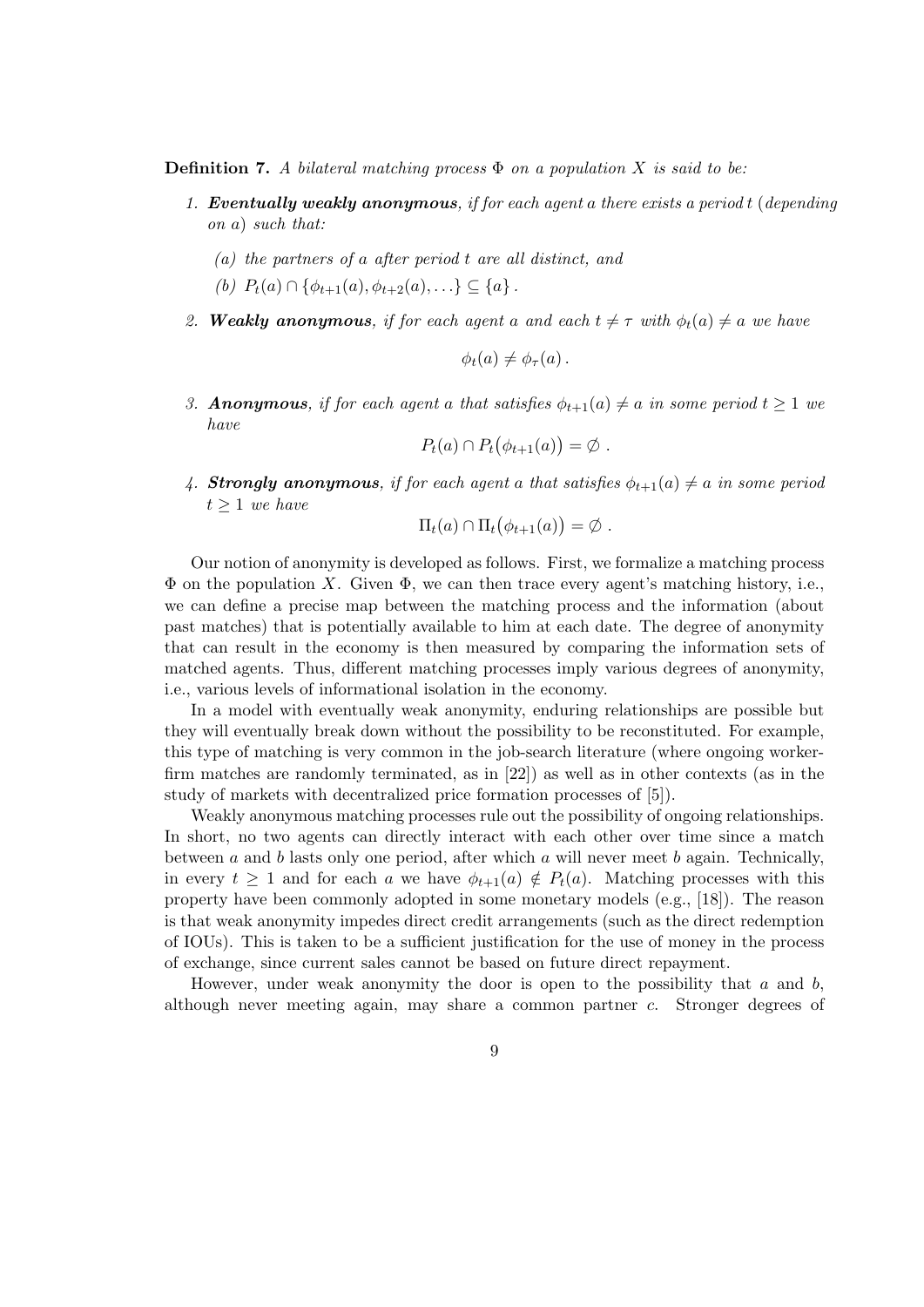anonymity progressively remove all direct and indirect links, past and future, between agents, as we demonstrate next.

**Lemma 8.** If the bilateral matching process  $\Phi$  on the population X is:

- a. anonymous, then no pair of agents will share any common partner over their lifetimes.
- b. strongly anonymous, then no pair of agents will share any common or indirect partner over their lifetimes.

*Proof.* (a) Let  $\Phi$  be an anonymous bilateral matching process and assume by way of contradiction that two agents  $a$  and  $b$  share a common partner. This means that there exist three periods  $t_1 < t_2 < t_3$  and an agent c such that:

(i) 
$$
\phi_{t_1}(a) = b
$$
, (ii)  $\phi_{t_2}(b) = c$ , and (iii)  $\phi_{t_3}(c) = a$ .

Clearly, we have

$$
t_1 < t_2 \le t_3 - 1. \tag{\star}
$$

Now note that (iii) yields  $a = \phi_{t_3}(c) = \phi_{(t_3-1)+1}(c) \neq c$  and so by the anonymity of  $\Phi$ , we get  $P_{t_3-1}(c) \cap P_{t_3-1}(\phi_{(t_3-1)+1}(c)) = \emptyset$  or

$$
P_{t_3-1}(c) \cap P_{t_3-1}(a) = \emptyset . \qquad (\star \star)
$$

Using (ii) we obtain  $b = \phi_{t_2}(c)$  and a glance at  $(\star)$  guarantees that  $b \in P_{t_3-1}(c)$ . Next, observe that (i) in conjunction with  $(\star)$  implies  $b \in P_{t_3-1}(a)$ . So  $b \in P_{t_3-1}(c) \cap P_{t_3-1}(a)$ contrary to  $(\star \star)$ . This contradiction establishes the validity of (a).

(b) Assume that  $\Phi$  is a strongly anonymous bilateral matching process and suppose first by way of contradiction that two agents  $a$  and  $b$  share an indirect partner. This means that there exist periods  $t_1 < t_2 < t_3 < \cdots < t_k$  and agents  $a_1, a_2, \ldots, a_{k-2}$  different than a and b, where  $k \geq 4$  such that:

$$
\begin{aligned}\n\phi_{t_1}(a) &= b, \\
\phi_{t_2}(b) &= a_1, \\
\phi_{t_3}(a_1) &= a_2, \\
&\vdots \\
\phi_{t_{k-1}}(a_{k-3}) &= a_{k-2}, \\
\phi_{t_k}(a_{k-2}) &= a.\n\end{aligned}
$$

Clearly, we have

$$
t_1 < t_2 < t_3 < \dots < t_{k-1} \le t_k - 1. \tag{\dagger}
$$

10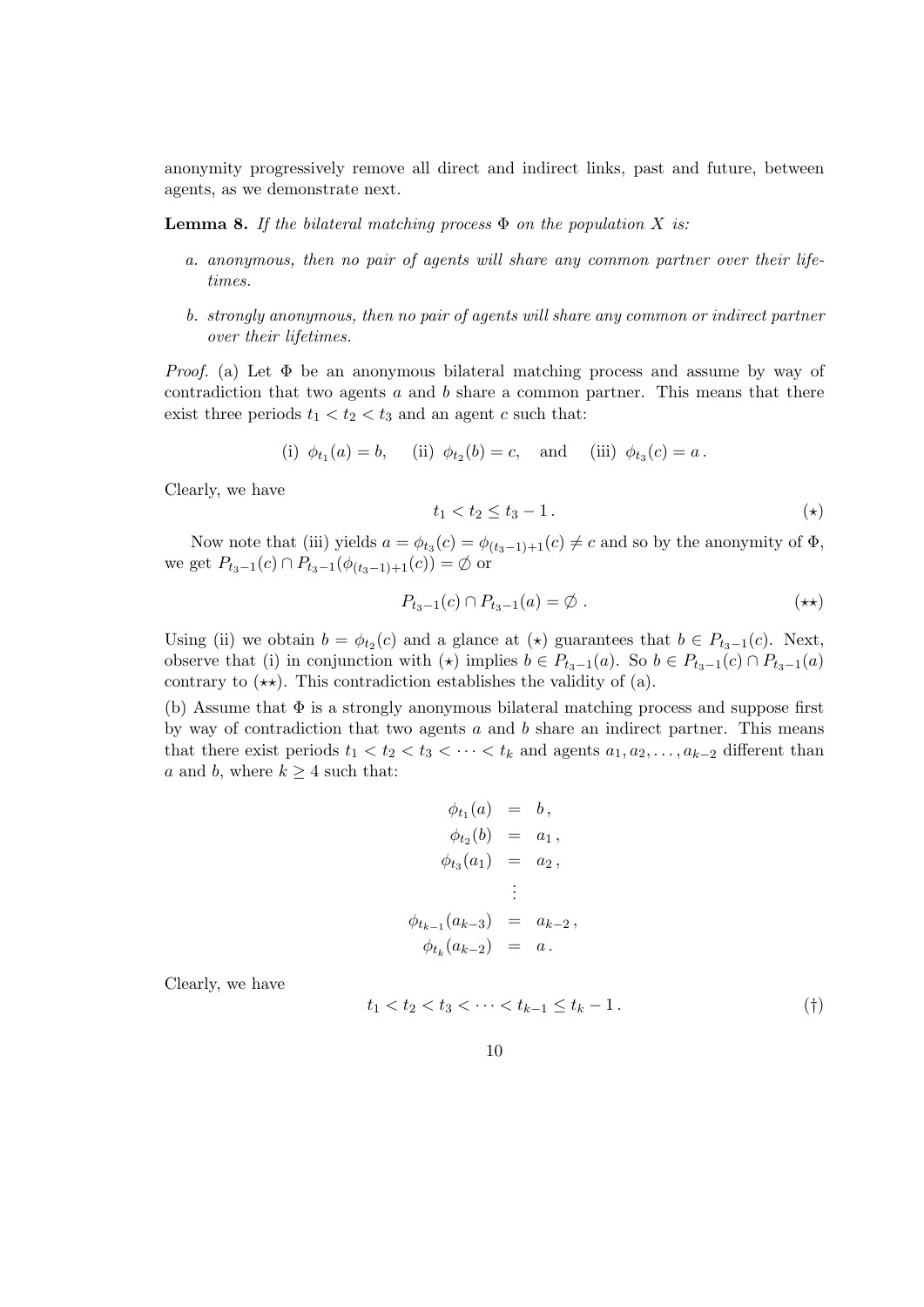From  $a = \phi_{t_k}(a_{k-2}) = \phi_{(t_k-1)+1}(a_{k-2}) \neq a_{k-2}$  and the strong anonymity of  $\Phi$ , it follows that  $\Pi_{t_k-1}(a_{k-2}) \cap \Pi_{t_k-1}(\phi_{(t_k-1)+1}(a_{k-2})) = \emptyset$  or

$$
\Pi_{t_k-1}(a_{k-2}) \cap \Pi_{t_k-1}(a) = \emptyset . \tag{†\dagger}
$$

Now note that  $a_{k-2} \in \Pi_{t_{k-1}}(a_{k-2})$  is trivially true. On the other hand, it is not difficult to see that  $a_{k-2} \in \Pi_{t_k-1}(a)$ . But then we have  $a_{k-2} \in \Pi_{t_k-1}(a_{k-2}) \cap \Pi_{t_k-1}(a)$ , contrary to (††).

Finally, to establish that no pair of agents share a common partner in their life times, use part (a) in conjunction with the fact that strong anonymity implies anonymity. (See also the proof of Lemma 9.)  $\blacksquare$ 

Lemma 8 states that in an anonymous matching process any two agents a and b cannot interact over time by means of a common partner c. However, a possibility still exists that a and b may share some experience of past events by means of an indirect partner d. For example, the matching process assumed in the Turnpike model of Townsend [25] has this property (we work this out explicitly later on).

To rule out any possibility of information sharing we need a strongly anonymous matching process. Our formulation reflects an assumption found in [19] (assumption  $(A2)$ ), which imposes the most severe restriction on information flows among agents. It rules out the possibility that an arbitrary agent a may meet former partners or anyone who has been in direct or indirect contact with any of a's former partners. In short, strong anonymity imposes a restriction on the pattern of matching that insures total information isolation in every meeting.

Strong anonymity is clearly a feature of the overlapping generations model of Samuelson [24]—which can be interpreted as a deterministic matching model—since the agents live for two periods. Although we do not know of any infinitely-lived agent models that make strong anonymity an *explicit* feature of the physical environment, similarly severe informational frictions seem to be implicitly assumed in many models. Such assumptions are usually motivated by the presence of spatial separation, random meetings and inability to recognize the partners' features (identities, etc).  $5$  Of course, our formalization demonstrates these justifications are unnecessary to achieve informational isolation. While this is perhaps obvious, it is certainly less obvious whether any strongly anonymous matching process in fact exists. For this reason, we devote Section 5 to demonstrating a general method for constructing a deterministic matching process that insures complete informational isolation. Before doing so, however, it may be helpful to discuss the relationship between different degrees of anonymity and to provide an example, by characterizing a well-known deterministic matching model.

<sup>5</sup> For instance see the work [20] on long-term exchange relationships and anonymous market exchange as well as several recent monetary models such as [4].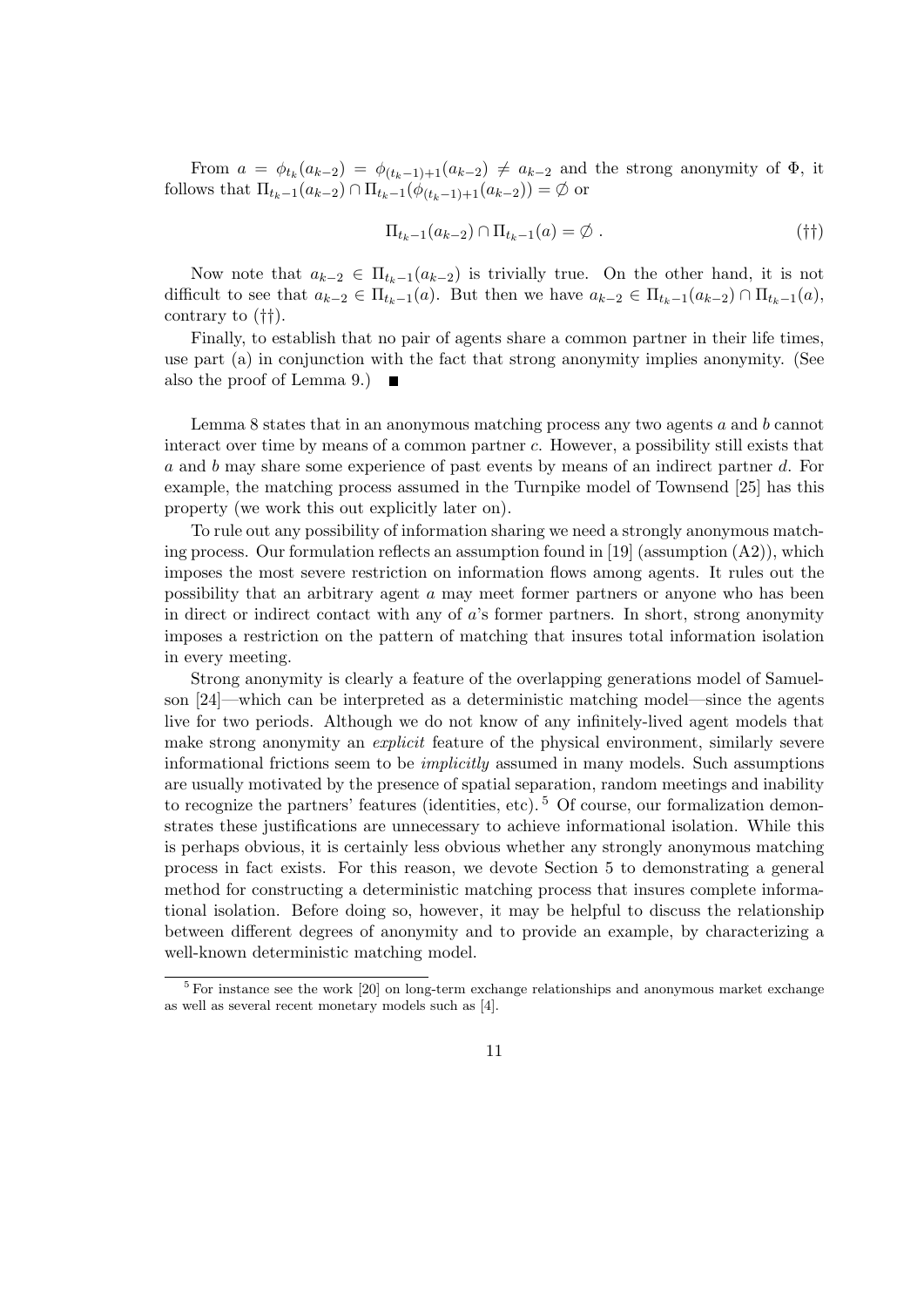#### 4.1 Order of Implications of Anonymity

We start by discussing the order of implications.

Lemma 9. We have the following implications:

Strong Anonymity  $\implies$  Anonymity Weak Anonymity  $\implies$  Eventual Weak Anonymity

In general, no reverse implication is true.

*Proof.* Let  $\Phi = (\phi_0, \phi_1, \phi_2, \phi_3, ...)$  be a bilateral matching process on a set of agents X and fix some agent  $a \in X$ .

Assume first that  $\Phi$  is strongly anonymous. If  $\phi_{t+1}(a) \neq a$ , then from

$$
P_t(a) \cap P_t(\phi_{t+1}(a)) \subseteq \Pi_t(a) \cap \Pi_t(\phi_{t+1}(a)) = \emptyset,
$$

it follows that  $P_t(a) \cap P_t(\phi_{t+1}(a)) = \emptyset$ . This shows that  $\Phi$  is an anonymous bilateral matching process.

Now suppose that  $\Phi$  is anonymous. Assume by way of contradiction that for some  $1 \leq t < \tau$  and some agent a we have  $\phi_t(a) \neq a$  and  $\phi_t(a) = \phi_{\tau}(a)$ . Let  $t^* = \tau - 1$ and  $b = \phi_{t^*+1}(a) = \phi_\tau(a) \neq a$ . Clearly,  $t \leq t^*$ . Now note that  $b \in P_{t^*}(b)$  and that  $b = \phi_{\tau}(a) = \phi_t(a) \in P_{t^*}(a)$ , contrary to  $P_{t^*}(a) \cap P_{t^*}(b) = \emptyset$ . This contradiction shows that anonymity implies weak anonymity.

The fact that weak anonymity implies eventual weak anonymity is obvious. To see that no reverse implication holds true, see the example in Section 4.2.  $\blacksquare$ 

As expected, the more restrictive anonymity subsumes a less restrictive one. In general, although the opposite implication is not true, there are cases in which less restrictive anonymity implies more stringent anonymity. For example divide a population into two sets with the same cardinality and call them "sellers" and "buyers." In each period match every seller to a different buyer, i.e., impose weak anonymity. This yields anonymity since the agents cannot share any common partner as sellers only meet buyers (and vice-versa). More specifically,

**Lemma 10.** Let  $\Phi$  be a weakly anonymous matching process on X. Assume that there exists a partition  $X = B \sqcup C$  of X such that  $\phi_t(B) = C$  for each  $t \geq 1$ . Then the matching process  $\Phi$  is anonymous.

*Proof.* By symmetry we have  $\phi_t(C) = B$  for each  $t \geq 1$ . This implies  $\phi_t$  is an exhaustive matching rule for each  $t \geq 1$ . Assume by way of contradiction that there exists some a such that  $P_t(a) \cap P_t(b) \neq \emptyset$  holds true for some  $t \geq 1$ , where  $b = \phi_{t+1}(a)$ . Without loss of generality, we can assume that  $a \in B$ ; and so  $b = \phi_{t+1}(a) \in C$ . Clearly,  $b \neq a$ .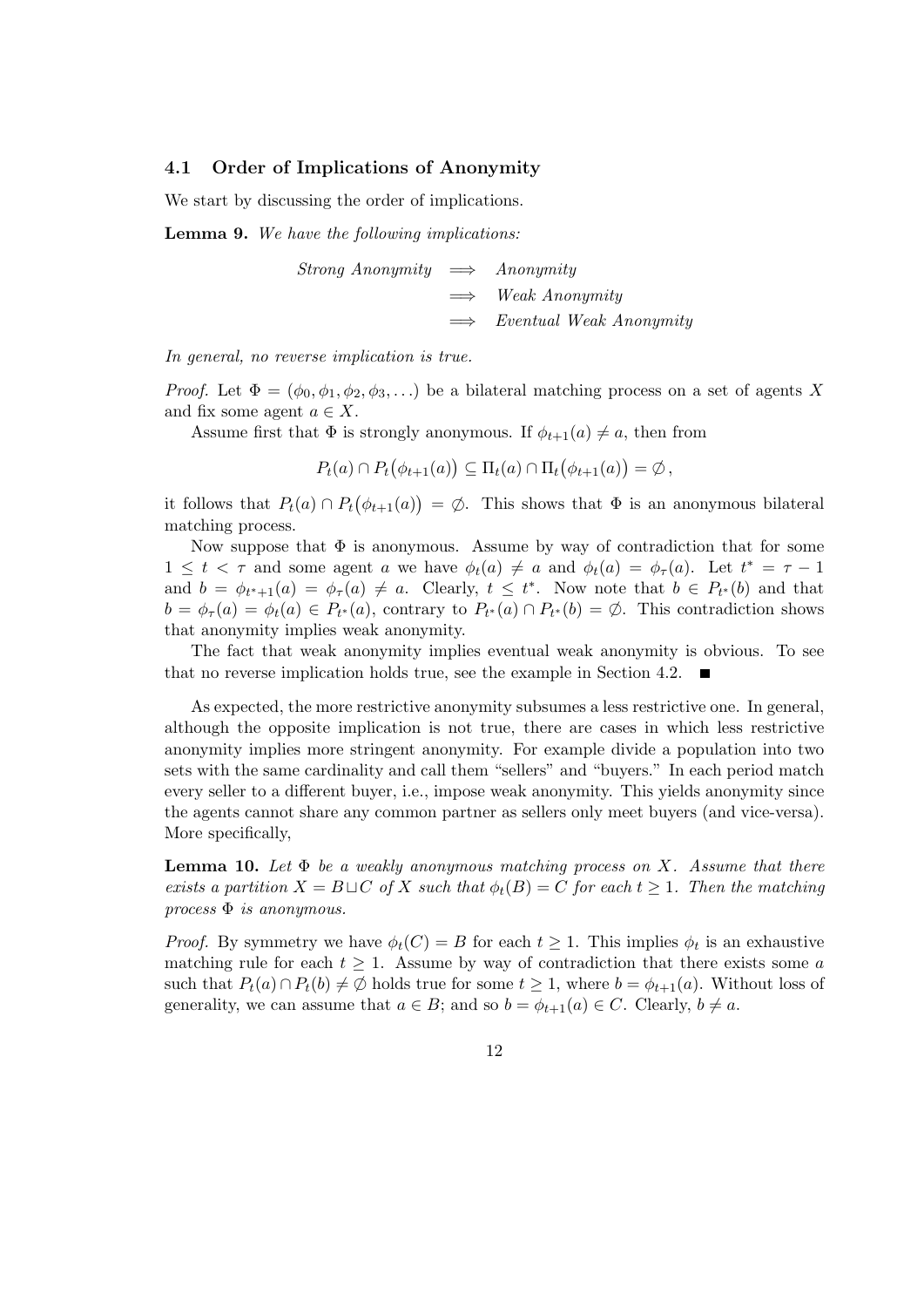Since  $\phi_t(a) \in C$ ,  $\phi_t(b) \in B$  and  $B \cap C = \emptyset$ , it follows from  $P_t(a) = \{a, \phi_1(a), \dots, \phi_t(a)\}$ ,  $P_t(b) = \{b, \phi_1(b), \ldots, \phi_t(b)\}\$ , and  $P_t(a) \cap P_t(b) \neq \emptyset$  that there exists some  $1 \leq \tau \leq t$  such that either  $a = \phi_{\tau}(b)$  or  $b = \phi_{\tau}(a)$ . In either case, we have  $\phi_{\tau}(a) = b = \phi_{t+1}(a)$ . However, the latter conclusion contradicts the weak anonymity of  $\Phi$ . Thus,  $\Phi$  is anonymous.

At this point we are ready for an example.

#### 4.2 An Example: Anonymity in Townsend's Turnpike

Townsend [25] proposes a model where agents undergo an infinite deterministic sequence of bilateral matches. This model is often used in monetary theory and has been adapted and exploited in experimental economics, as its structure restricts substantially the interactions that are possible among agents. Here, we demonstrate that the scope of these restrictions is limited, in that the matching process is anonymous but not strongly so.

The model has countably many agents. We can interpret this economy as having countably many spatially separated trading posts located at the integer points along the real line. Each agent is assumed to be located into one of the countably many of trading posts. The bilateral matching process is such that "any two agents are paired at most once during their lifetimes" (i.e., it satisfies weak anonymity), and "they share no common third agent as a trading partner" (i.e., it satisfies anonymity). In each period every agent travels on a line (the 'turnpike'), either east or west, moving by one position (see [25] for an illustration) so that every trading post has two agents, called "odd" and "even," depending on the direction in which they move.

Define the population by  $X = \mathbb{Z} \setminus \{0\} = \{\ldots, -2, -1, 1, 2, \ldots\}$ , i.e., the set of integers deprived of the zero. Without loss of generality we can identify the west-moving agents with even numbers and the others with odd numbers. The exhaustive bilateral matching process  $\Phi$  is defined as follows. We let  $\phi_0 = I$ . Now let  $B = \{\ldots, -4, -2, 2, 4, \ldots\}$ , the set of all even integers, and  $C = \{ \ldots, -3, -1, 1, 3, \ldots \}$ , the set of all odd integers. For  $t \ge 1$ the matching rule  $\phi_t: B \to C$  is defined by:

$$
\phi_1(a) = \begin{cases} a - 1 & \text{if } 0 < a \in B \\ a + 1 & \text{if } 0 > a \in B, \end{cases}
$$

and

$$
\phi_t(a) = \phi_1(a) - 4(t - 1) \text{ if } t > 1.
$$

The following table describes this matching process where the even agents in the first row are paired to odd agents (directly below them) in periods  $t = 1, 2, 3, 4$ .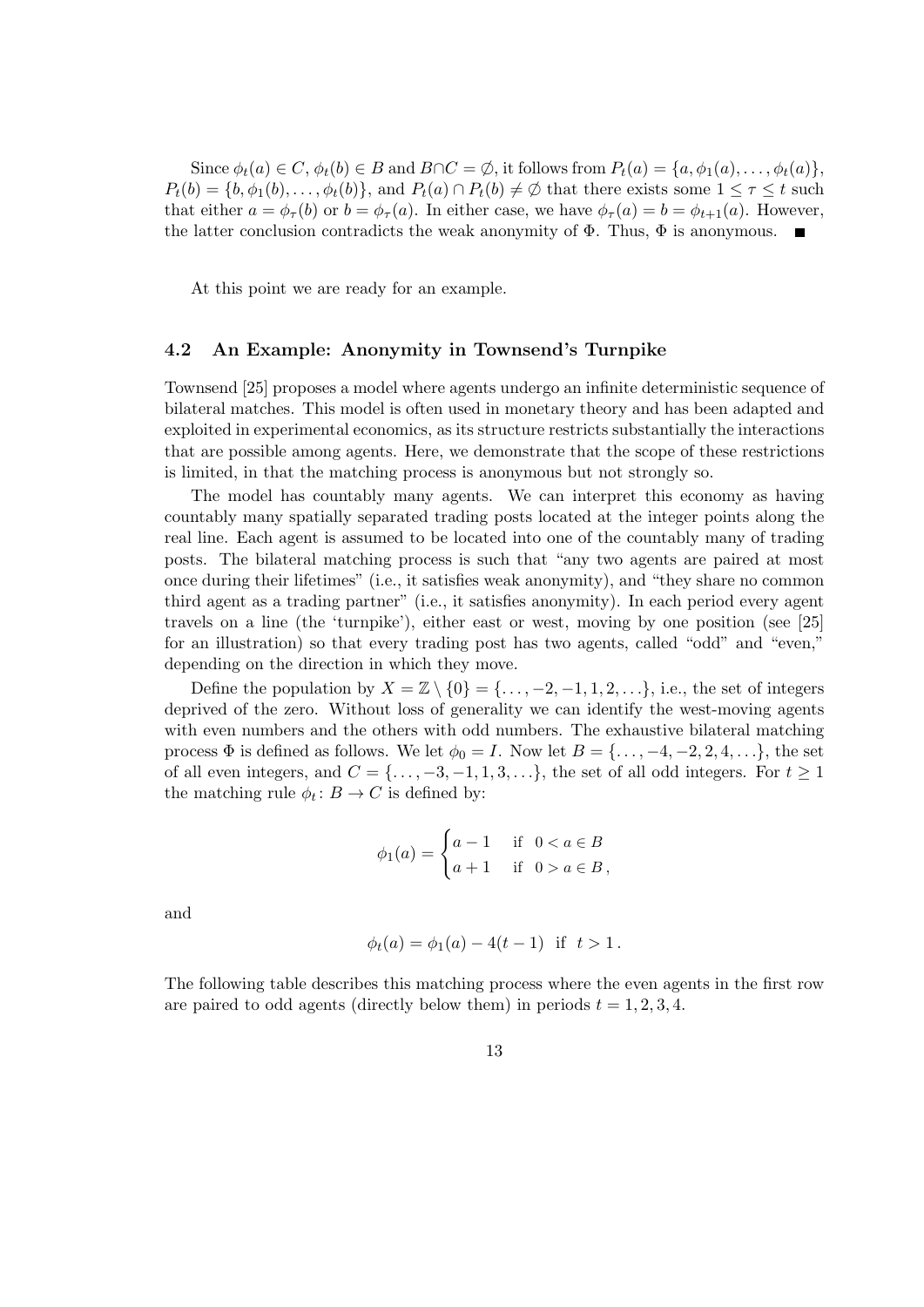| t $\cdots$ -12 -10 -8 -6 -4 -2 2 4 6 8 10 12 $\cdots$                                |  |  |  |  |  |  |
|--------------------------------------------------------------------------------------|--|--|--|--|--|--|
| $1 \cdots -11$ $-9$ $-7$ $-5$ $-3$ $-1$ $1$ $3$ $5$ $7$ $9$ $11 \cdots$              |  |  |  |  |  |  |
| 2 $-15$ $-13$ $-11$ $-9$ $-7$ $-5$ $-3$ $-1$ 1 3 5 7                                 |  |  |  |  |  |  |
| $3 \cdots 19$ $-17$ $-15$ $-13$ $-11$ $-9$ $-7$ $-5$ $-3$ $-1$ $1$ $3 \cdots$        |  |  |  |  |  |  |
| $4 \cdots -23$ $-21$ $-19$ $-17$ $-15$ $-13$ $-11$ $-9$ $-7$ $-5$ $-3$ $-1$ $\cdots$ |  |  |  |  |  |  |

It is a routine matter to verify that  $\Phi$  is weakly anonymous. By Lemma 10, it is also anonymous. It is not strongly anonymous since the Townsend's Turnpike model allows for *indirect* links among agents. To see why, consider the first three periods. In  $t = 1$  agent  $-4$  meets  $-3$ . In  $t = 2$  agent  $-7$  meets  $-4$ , while  $-3$  meets 2. In  $t = 3$  agents 2 and  $-7$ meet and both have links (direct or indirect) to agent −4. In terms of the formalization we have earlier developed:

$$
\Pi_2(2) = \Pi_1(2) \cup \Pi_1(\phi_2(2)) = \Pi_0(2) \cup \Pi_0(\phi_1(2)) \cup \Pi_0(\phi_2(2)) \cup \Pi_0(\phi_1(\phi_2(2)))
$$
  
=  $P_0(2) \cup P_0(1) \cup P_0(-3) \cup P_0(-4)$   
=  $\{2\} \cup \{1\} \cup \{-3\} \cup \{-4\} = \{-4, -3, 1, 2\}$ ,

and

$$
\Pi_2(\phi_3(2)) = \Pi_2(-7) = \Pi_1(-7) \cup \Pi_1(\phi_2(-7))
$$
  
\n
$$
= \Pi_0(-7) \cup \Pi_0(\phi_1(-7)) \cup \Pi_0(\phi_2(-7)) \cup \Pi_0(\phi_1(\phi_2(-7)))
$$
  
\n
$$
= P_0(-7) \cup P_0(-8) \cup P_0(-4) \cup P_0(-3)
$$
  
\n
$$
= \{-7\} \cup \{-8\} \cup \{-4\} \cup \{-3\} = \{-8, -7, -4, -3\}.
$$

Thus,  $\Pi_2(2) \cap \Pi_2(\phi_3(2)) = \{-3, -4\} \neq \emptyset$ , hence  $\Phi$  is not strongly anonymous.

### 5 The Mathematics of Anonymous Matchings

In this section, we demonstrate how to construct economies with complete informational isolation, given any infinite population X.

It is obvious that one can always introduce enough anonymity in an economy by having agents face a finite sequence of matches. One can simply pair agents to someone else for only a limited number of dates, after which the agents are left permanently unmatched. Such a scheme effectively represents the overlapping generations model of Samuelson [24]. That model can be thought of as one of an infinitely-lived economy with an infinite population X. Then, we can let  $X = \bigsqcup_{n=1}^{\infty} A_n$  for  $n = 0, 1, 2, \ldots$ , where  $A_n$  have identical cardinality, and adopt this matching process. Every agent in  $A_n$  for  $n = 1, 2, \ldots$  is paired to an agent in  $A_{n-1}$  in dates  $t = n$  and to an agent  $A_{n+1}$  in date  $t = n + 1$ . In all other dates, the agents in  $A_n$  are unmatched.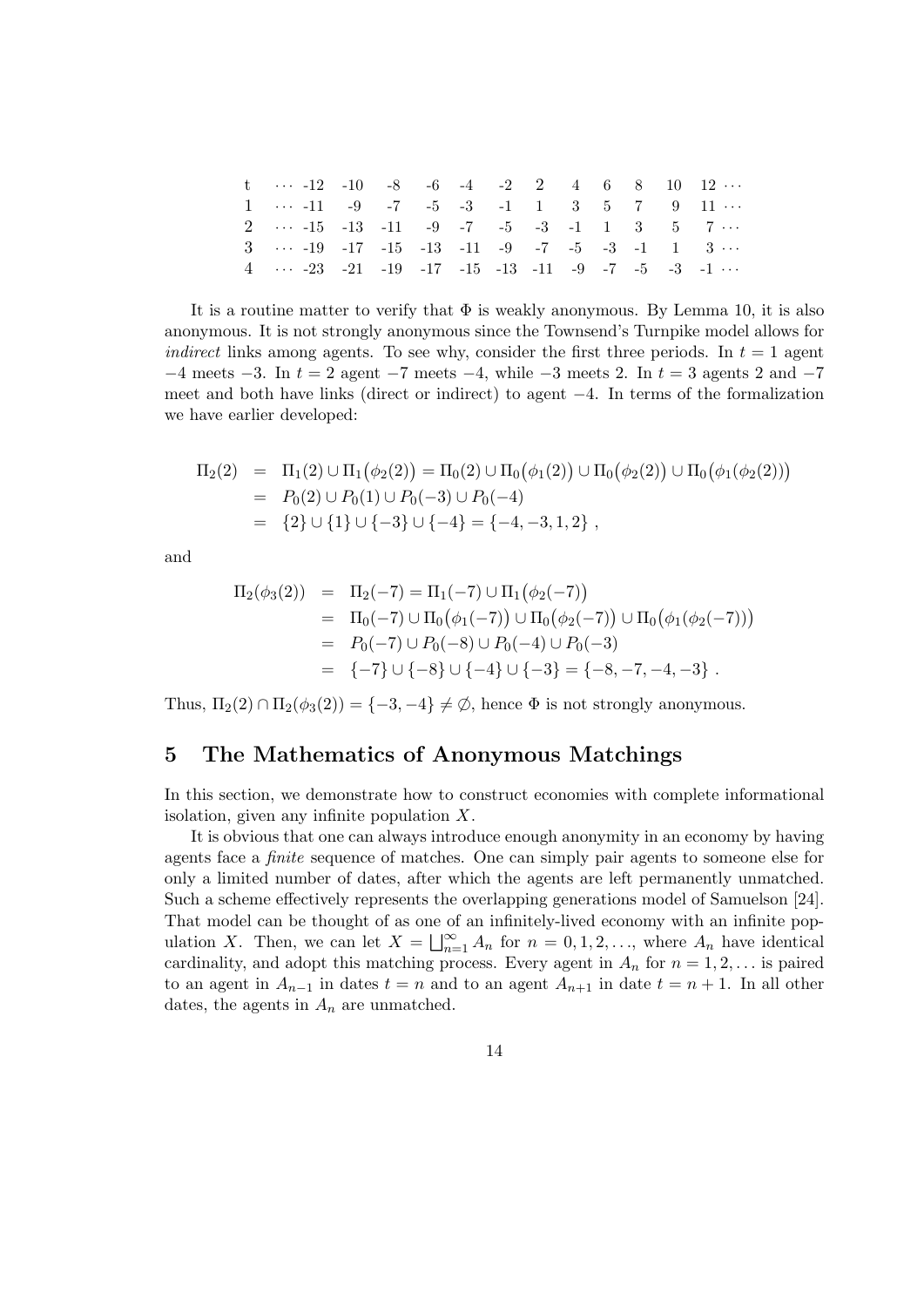Achieving strong anonymity when agents face an infinite sequence of meetings is substantially more complicated. It requires a completely different matching process, which we now discuss. We start by choosing an initial countable partition  $X = \overline{\bigcup_{n=1}^{\infty} A_n}$  of X such that all the  $A_n$  have the same cardinality. Based on this initial partition, we construct recursively a sequence of "matching blocks" for each period as shown in the following table. (The square brackets indicate the partition sets in each period.)

Period Partition of the population X  
\n0 
$$
X = [A_1] \sqcup [A_2] \sqcup [A_3] \sqcup [A_4] \sqcup [A_5] \sqcup [A_6] \sqcup \cdots
$$
  
\n1  $X = [A_1 \sqcup A_2] \sqcup [A_3 \sqcup A_4] \sqcup [A_5 \sqcup A_6] \sqcup \cdots$   
\n2  $X = [A_1 \sqcup A_2 \sqcup A_3 \sqcup A_4] \sqcup [A_5 \sqcup A_6 \sqcup A_7 \sqcup A_8] \sqcup \cdots$   
\n3  $X = [A_1 \sqcup A_2 \sqcup A_3 \sqcup A_4 \sqcup A_5 \sqcup A_6 \sqcup A_7 \sqcup A_8] \sqcup [A_9 \sqcup \cdots A_{16}] \sqcup \cdots$   
\n $\vdots$   $\vdots$   
\n $X = \copdownarrow [A_{(n-1)2^t+1} \sqcup A_{(n-1)2^t+2} \sqcup \cdots \sqcup A_{n2^t}]$   
\n $= \copdownarrow [A_{(n-1)2^t+k} A_{(n-1)2^t+k}$   
\n $= \copdownarrow [B_1^t \sqcup B_2^t] \sqcup [B_3^t \sqcup B_4^t] \sqcup \cdots$   
\n $= \copdownarrow [B_{2n-1}^t \sqcup B_{2n}^t] = \copdownarrow [B_n^{t+1}$   
\n $\vdots$   
\n $\vdots$ 

Notice that we let  $B_n^t = \bigsqcup_{k=1}^{2^t} A_{(n-1)2^t+k}$ . These pairwise disjoint sets that have all the same cardinality will be used to construct the matchings blocks in period  $t$ . Precisely, a **matching block** in period  $t$  is any set of agents of the form

$$
B_n^{t+1} = B_{2n-1}^t \sqcup B_{2n}^t.
$$

Given these matching blocks, we can define a strongly anonymous matching process  $\Phi$  on the population X. The idea is to construct a sequence of matching rules on each matching block  $B_n^{t+1}$  by pairing each agent in  $B_{2n-1}^t$  to an agent in  $B_{2n}^t$ . This can be extended to a matching rule for the entire population, as follows.

For each  $n \geq 1$  and each  $t \geq 1$ , let  $f_n^t: B_{2n-1}^t \to B_{2n}^t$  be a one-to-one and surjective function. Also, let  $(f_n^t)^{-1}$ :  $B_{2n}^t \to B_{2n-1}^t$  be the inverse of  $f_n^t$ . Clearly, the function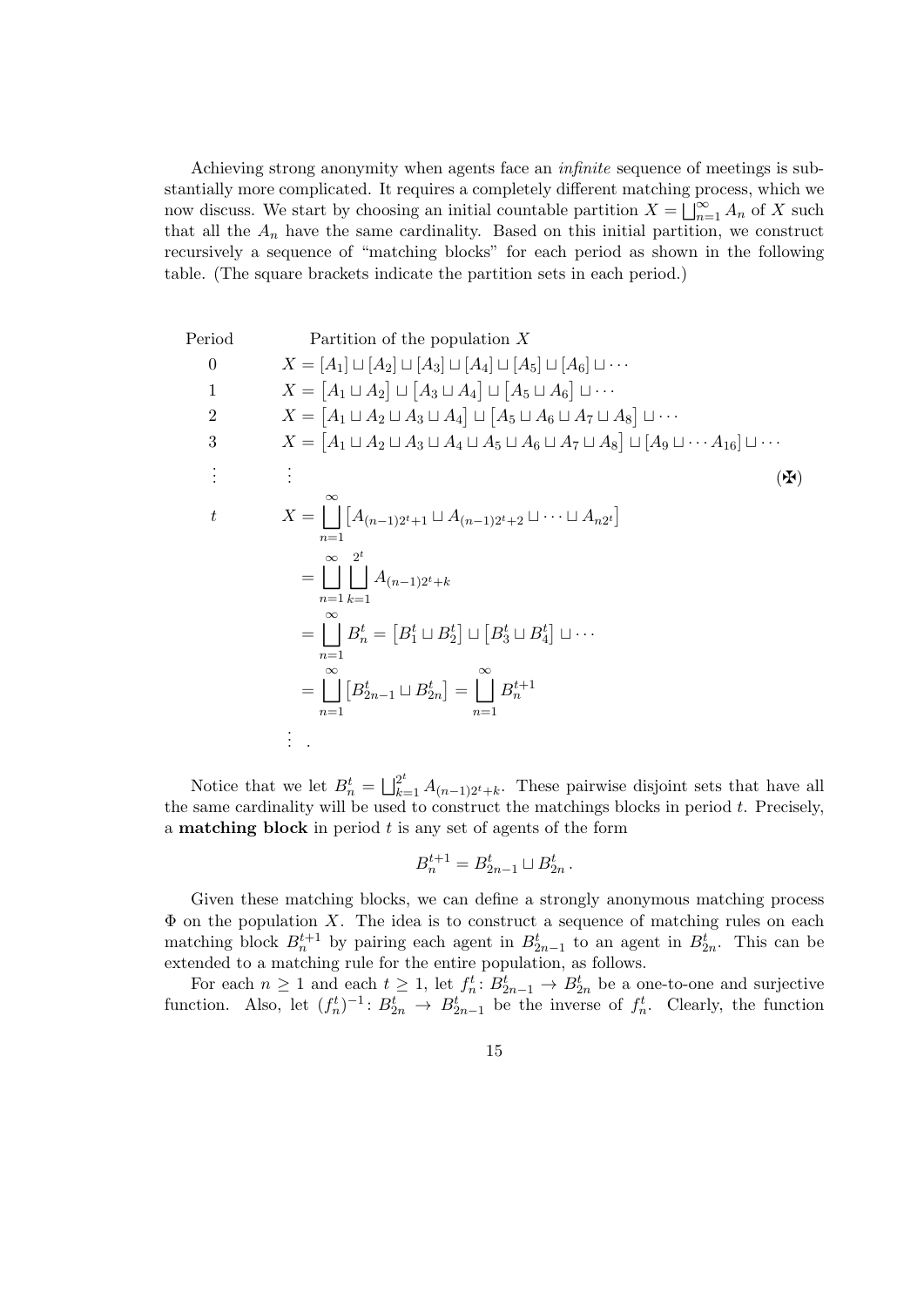$\phi_{t,n} : B_n^{t+1} \to B_n^{t+1}$  defined by

$$
\phi_{t,n}(x) = \begin{cases} f_n^t(x) & \text{if } x \in B_{2n-1}^t \\ (f_n^t)^{-1}(x) & \text{if } x \in B_{2n}^t \end{cases} \tag{\dagger}
$$

is an involution on  $B_n^{t+1}$ . Next, for each  $t \geq 1$  we define a matching rule  $\phi_t \colon X \to X$  as follows: If  $x \in X$  choose the unique n such that  $x \in B_n^{t+1}$  and then let  $\phi_t(x) = \phi_{t,n}(x)$ . This gives rise to the matching process  $\Phi = (\phi_0, \phi_1, \phi_2, \ldots)$ , where  $\phi_0 = I$ .

**Definition 11.** Any matching process  $\Phi$  on X that is obtained from  $(\mathbf{\mathbf{\mathbf{\mathbf{\mathcal{F}}}}})$  and the preceding procedure will be referred to as a **block recursive** matching process on  $X$ .

Clearly, for each  $t \geq 1$  the function  $\phi_t \colon X \to X$  is an exhaustive matching rule on X. Moreover, from  $B_n^{t+1} = B_{2n-1}^t \sqcup B_{2n}^t$  and the definition of  $\phi_{t,n}$  given in (†), it follows that  $\phi_t(B_n^{t+1}) = B_n^{t+1}$ . This implies that for each *n* the set  $B_n^{t+1}$  is  $\phi_t$ -invariant, i.e.,  $\phi_t(B_n^{t+1}) \subseteq B_n^{t+1}$ . More generally, we have the following.

**Lemma 12.** For each  $t \geq 0$  and each  $\tau = 0, 1, ..., t$  the sets  $B_n^{t+1}$ ,  $n \geq 1$ , are  $\phi_{\tau}$ . invariant.

*Proof.* We shall use induction on t. For  $t = 0$  the conclusion is obvious. Therefore, for the induction step, assume that the conclusion is true for some  $t \geq 0$ . For each n we have  $B_n^{t+2} = B_{2n-1}^{t+1} \sqcup B_{2n}^{t+1}$  and by our induction hypothesis for each  $i = 1, \ldots, t$  the functions  $\phi_i: B_{2n-1}^{t+1} \to B_{2n-1}^{t+1}$  and  $\phi_i: B_{2n}^{t+1} \to B_{2n}^{t+1}$  are exhaustive bilateral matching rules. It easily follows that for each  $i = 1, ..., t$  the function  $\phi_i : B_n^{t+2} \to B_n^{t+2}$  is itself an exhaustive bilateral matching rule on the set  $B_n^{t+2}$ . Also, by the discussion preceding the lemma we have  $\phi_{t+1}(B_n^{t+2}) \subseteq B_n^{t+2}$ . This completes the induction and the proof of the lemma.

The invariance under  $\phi_{\tau}$  for  $0 \leq \tau \leq t$  of the sets of agents  $B_n^{t+1}$  is the essential property in achieving strong anonymity. It guarantees that, at each date  $t$ , the matching technology pairs the agents in  $B_n^t$  to those in  $X \setminus B_n^t$ . This implies two basic properties. First, all prior partners of any agent in  $B_n^t$  remain in this set. Second, at date t agents in  $B_n^t$  are matched to agents *outside* of  $B_n^t$ . In particular, it follows that matched agents cannot share common or indirect partners, i.e, they are informationally isolated. These properties are formalized below.

Theorem 13. Any block recursive matching process is strongly anonymous.

*Proof.* Let  $a \in X$  be an arbitrary agent and fix  $t \geq 1$ . Let k be the unique natural number such that  $a \in B_k^{t+1}$  $k^{t+1}$ . According to Lemma 12, we have  $\phi_i(a) \in B_k^{t+1}$ .  $k^{t+1}$  for each  $i = 0, 1, \ldots, t$ . This easily implies  $\Pi_t(a) \subseteq B_k^{t+1}$  $k^{t+1}$ . Now according to the definition of the bilateral matching rule  $\phi_{t+1}$  either we have  $\mathbf{b} = \phi_{t+1}(a) \in B_{k-1}^{t+1}$  $_{k-1}^{t+1}$  or  $b = \phi_{t+1}(a) \in B_{k+1}^{t+1}$ .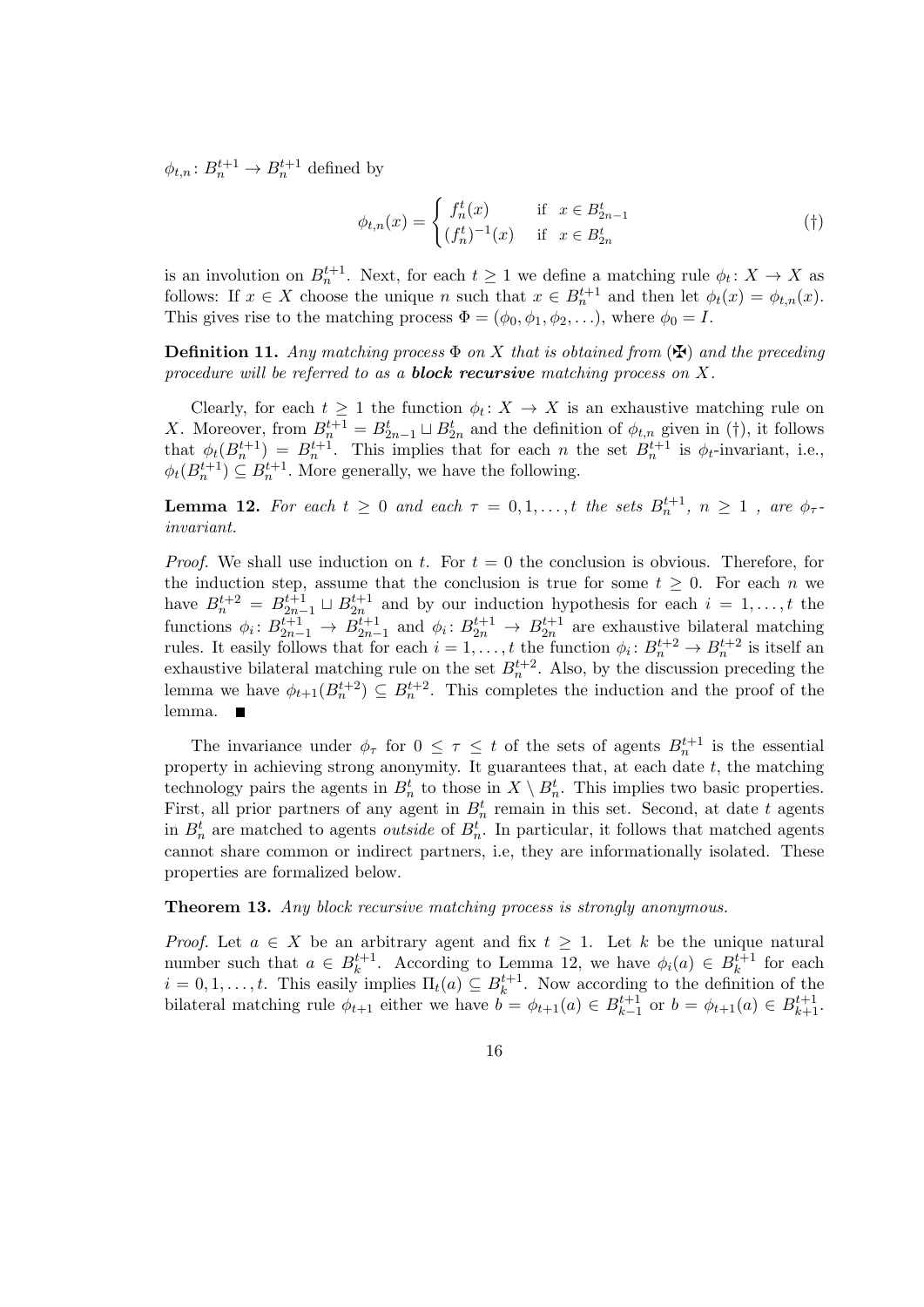In particular, as above, either  $\Pi_t(b) \subseteq B_{k-1}^{t+1}$  $k_{k-1}^{t+1}$  or  $\Pi_t(b) \subseteq B_{k+1}^{t+1}$ . Since  $B_{k-1}^{t+1} \cap B_k^{t+1} = \emptyset$ ,  $B_{k+1}^{t+1} \cap B_k^{t+1} = \emptyset$  and  $\Pi_t(a) \subseteq B_k^{t+1}$  $k^{t+1}$ , we infer that  $\Pi_t(a) \cap \Pi_t(b) = \emptyset$ . Consequently,  $(\phi_0, \phi_1, \phi_2, \ldots)$  is a strongly anonymous bilateral matching process.

To sum up, the first step in constructing an infinite sequence of strongly anonymous matchings on an infinite population  $X$  is to specify a countable partition of  $X$ . The partition must be such that all sets of the partition have the same cardinality. For example, consider:

$$
X = (0, 1] = \prod_{n=1}^{\infty} \left(\frac{1}{n+1}, \frac{1}{n}\right]
$$
  
\n
$$
X = \mathbb{N} = \{1, 2, \ldots\} = \prod_{n=1}^{\infty} \{n\}
$$
  
\n
$$
X = \mathbb{N} = \{1, 2, \ldots\} = \prod_{n=1}^{\infty} \{2n - 1, 2n\}
$$
  
\n
$$
X = [0, \infty) = \prod_{n=1}^{\infty} [n - 1, n).
$$

Having specified an initial partition, the second step is to construct matching blocks recursively, as in  $(\mathbf{H})$ , taking care to match agents as in (†). For example, suppose  $X = \mathbb{N}$ and we choose the partition  $X = \mathbb{N} = \bigsqcup_{n=1}^{\infty} \{n\}$ . Then, a block recursive matching process corresponds to the matrix shown below (it describes how the even agents, in the first row, are paired to odd agents in periods  $t = 1, 2, 3, 4$ .

|  |  |  |  |  | $t$ 2 4 6 8 10 12 14 16 18 20                                           |
|--|--|--|--|--|-------------------------------------------------------------------------|
|  |  |  |  |  | $1 \t 1 \t 3 \t 5 \t 7 \t 9 \t 11 \t 13 \t 15 \t 17 \t 19 \cdots$       |
|  |  |  |  |  | $2 \t 5 \t 7 \t 1 \t 3 \t 13 \t 15 \t 9 \t 11 \t 21 \t 23 \cdots$       |
|  |  |  |  |  | $3 \t 9 \t 11 \t 13 \t 15 \t 1 \t 3 \t 5 \t 7 \t 25 \t 27 \t \cdots$    |
|  |  |  |  |  | $4 \t 17 \t 19 \t 21 \t 23 \t 25 \t 27 \t 29 \t 31 \t 1 \t 3 \t \cdots$ |
|  |  |  |  |  | En de la Grande de la Grande d'Ale                                      |

In this case consider  $n = 1, 2$  and periods  $t = 0, 1, 2$ . Then, in  $t = 0$  we have  $B_1^0 = \{2\}$ , and  $B_2^0 = \{4\}$ . In  $t = 1$  we have  $B_1^1 = B_1^0 \sqcup B_2^0 = \{2, 4\}$ ,  $B_2^1 = B_3^0 \sqcup B_4^0 = \{1, 3\}$  and  $\phi_{1,1}(x) \colon B_1^1 \to B_2^1$ . In  $t = 2$ ,  $B_1^2 = \{1, 2, 3, 4\}$ ,  $B_2^2 = \{5, 6, 7, 8\}$  and  $\phi_{2,1}(x) \colon B_1^2 \to B_2^2$ . Thus, we see that agent 2 and her partners have nothing in common at dates  $t = 1, 2$ .

We note that it is also easy to construct non-exhaustive matching processes that are strongly anonymous. We only need to modify the construction of the block recursive matching process, as follows. For each  $t \geq 1$  and each  $n \geq 1$  let  $F_{2n}^t$  and  $F_{2n-1}^t$  be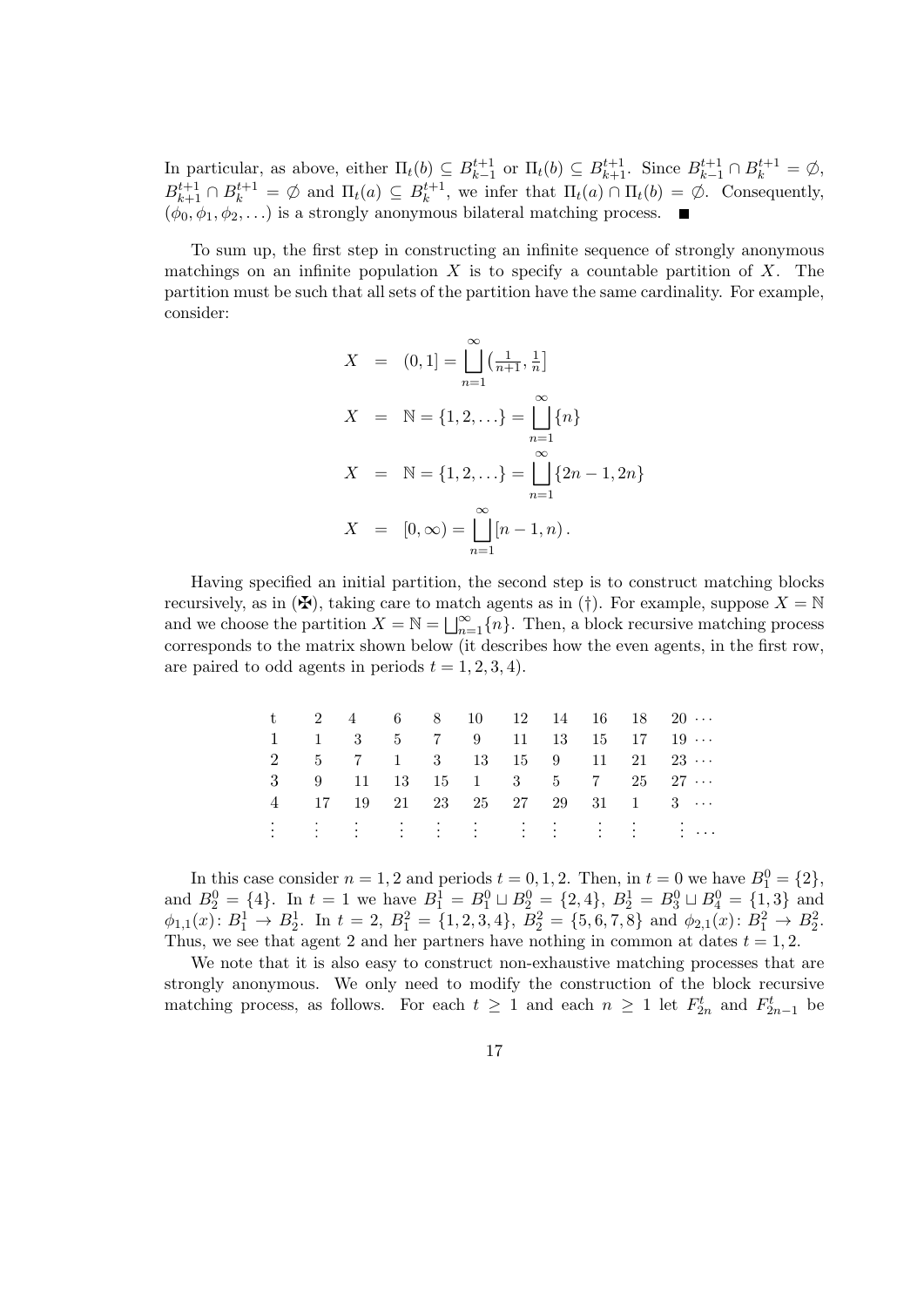(possibly empty) subsets of  $B_{2n}^t$  and  $B_{2n-1}^t$  respectively having the same cardinality. Then, let  $f_n^t: B_{2n-1}^t \setminus F_{2n-1}^t \to B_{2n}^t \setminus F_{2n}^t$  be a one-to-one and surjective function, and let  $(f_n^t)^{-1}$ be its inverse. Finally, define

$$
\phi_{t,n}(x) = \begin{cases}\nx & \text{if } x \in F_{2n-1}^t \cup F_{2n}^t \\
f_n^t(x) & \text{if } x \in B_{2n}^t \setminus F_{2n}^t \\
(f_n^t)^{-1}(x) & \text{if } x \in B_{2n-1}^t \setminus F_{2n-1}^t,\n\end{cases}
$$

and then apply the same procedures used above.

#### 6 Concluding remarks

We have taken a step toward developing a theoretical foundation for economic frameworks where agents interact via some exogenous matching process. We have laid the groundwork by formalizing—via an explicit set-theoretic representation—the method of operation of technologies that generate deterministic pairings. This has allowed us to chart a method by which different meeting processes can facilitate or obstruct the exchange of economic resources and, in particular, of information. We have also introduced a general approach of how to construct environments, where a technology used to pair agents infinitely often imposes severe constraints on the interactions among agents. The matching framework we have presented can contribute to provide more solid mathematical foundations for general classes of matching processes as in our companion paper [2].

#### References

- [1] C. D. Aliprantis and K. C. Border, Infinite Dimensional Analysis: A Hitchhikers Guide, 2nd Edition, Springer–Verlag, Heidelberg and New York, 1999.
- [2] C. D. Aliprantis, G. Camera, and D. Puzzello, A random matching theory, Krannert Working Paper  $# 1168$ , Purdue University, 2004.
- [3] C. Alós-Ferrer, Dynamical systems with a continuum of randomly matched agents, *Journal of Eco*nomic Theory **86** (1999), 245–267.
- [4] A. Berentsen, G. Camera and C. J. Waller, The distribution of money balances and the non-neutrality of money, International Economic Review 46 (2005), forthcoming.
- [5] K. G. Binmore and M. J. Herrero, Matching and bargaining in dynamic markets, Review of Economic Studies 55 (1988), 17–31.
- [6] G. Camera and J. Winkler, International monetary exchange and the law of one price, Journal of Monetary Economics 50 (2003), 1531–1553.
- [7] D. Corbae and J. Ritter, Credit without memory, *Economic Theory* 24 (2004), 933–951.